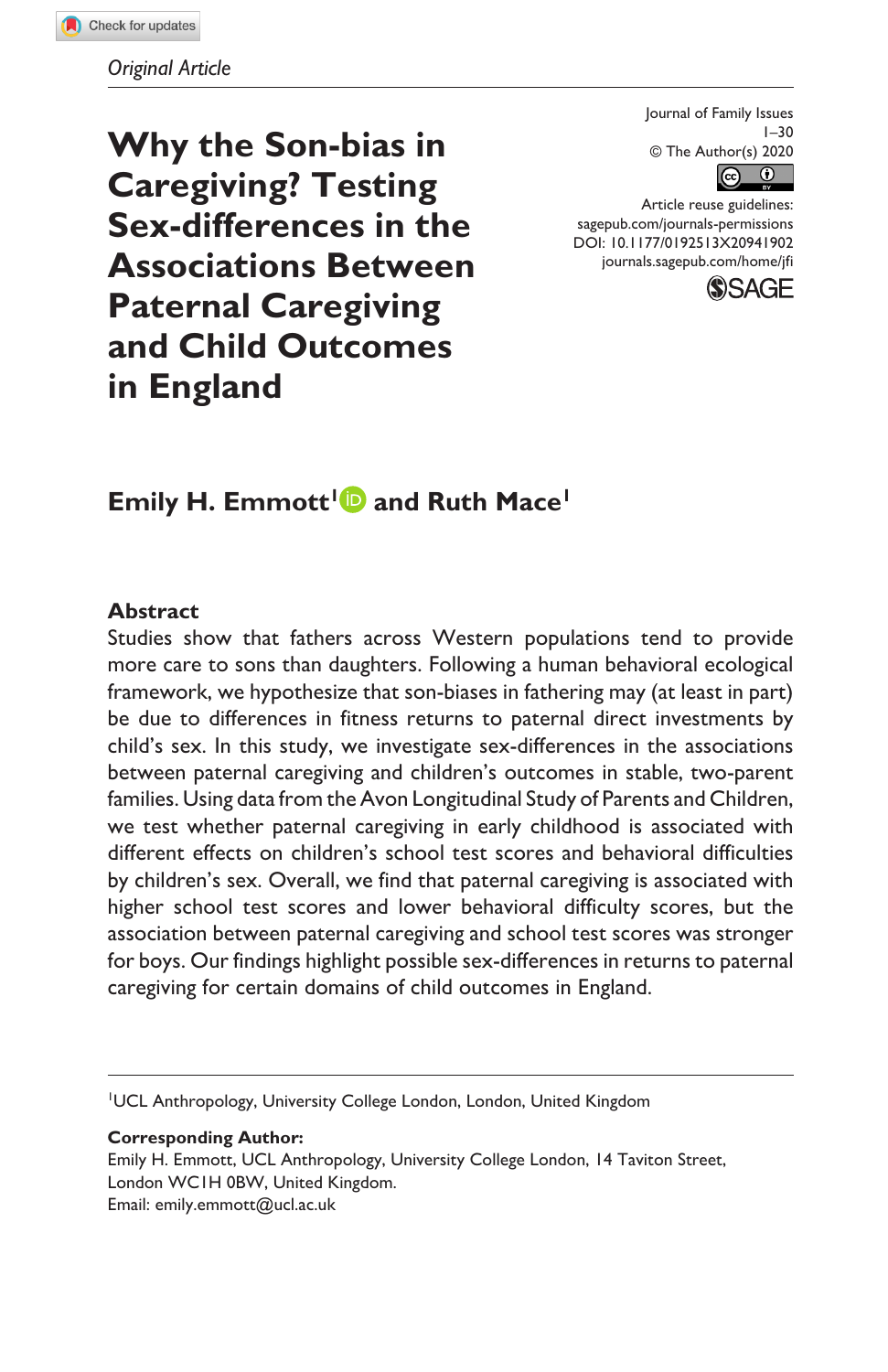#### **Keywords**

child care, quantitative, father–child relationship, parent/child relations, gender and family

## **Background**

Fathers are increasingly viewed as important caregivers in North American/ Western European (henceforth Western) populations. In the United Kingdom (UK), father involvement in two-parent families has seen an upward trend, with fathers reportedly spending 11–17 minutes more a day providing childcare as a primary activity in 2014 compared to 2000 (Henz, 2017). In particular, fathers in the UK have increased their time providing interactive care (i.e., reading and playing), although there has also been a decrease in the provision of physical care (i.e., feeding and bathing; Henz, 2019). These increases in "involved" fathering in the UK has been accompanied by the normalization of fathers as caregivers, with a gradual shift in government policy from fathers as economic providers to fathers as caregivers (Atkinson, 2017; Gregory & Milner, 2011).

These sociocultural changes have co-occurred with increasing research around the benefits of fathers as caregivers in Western populations: A systematic review of 18 longitudinal studies controlling for socioeconomic status found that paternal caregiving was generally associated with better socio-emotional, behavioral, and cognitive outcomes in childhood and later life (Sarkadi et al., 2008), while a meta-analysis of 66 studies found that father involvement was associated with better educational outcomes for teenagers in urban settings (Jeynes, 2014). More specifically, a study from the United States found positive trends between paternal caregiving and children's educational and behavioral outcomes (Hsin  $\&$  Felfe, 2014), while specific activities such as paternal book-reading have been associated with greater language and cognitive skills (Duursma, 2014). In the UK, disengaged fathering (i.e., lack of interaction) at 3 months of age was associated with greater behavioral problems at 12 months (Ramchandani et al., 2012), while higher paternal involvement (including caregiving) among secondary school children was associated with lower socio-emotional difficulties and higher levels of prosociality (Flouri, 2008). These associations seem to hold across family structures, with non-resident father involvement also associated with lower levels of behavioral difficulties in early childhood (Choi et al., 2018). In Western developed populations, paternal caregiving seems to be an important resource for child development, as have been found for maternal caregiving (Bono et al., 2016; Cummings & Davies, 1994; Tramonte et al., 2013).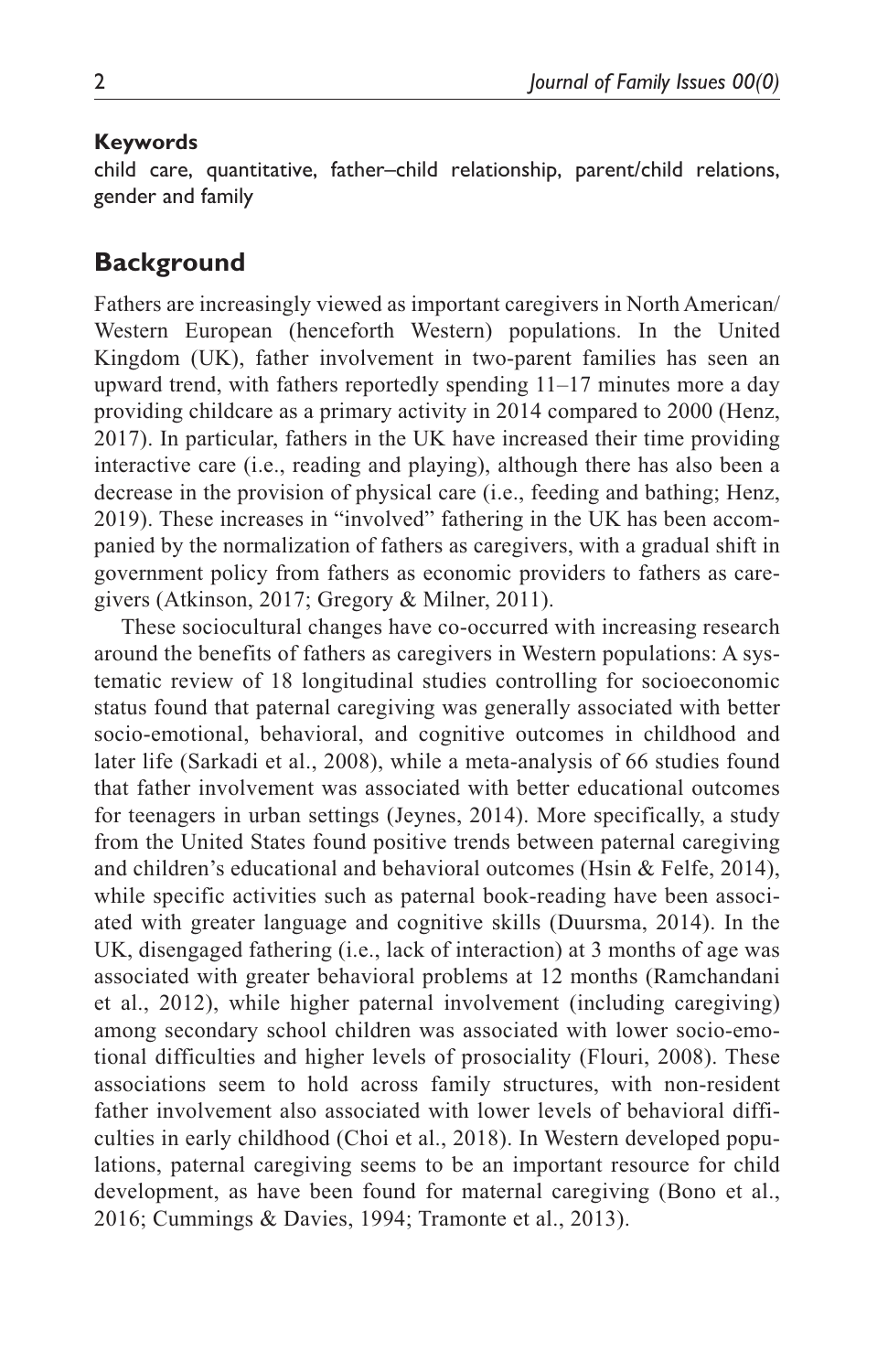Along with the increasing evidence on the benefits of paternal caregiving for children, studies on Western populations have also found relatively consistent differences in paternal involvement depending on the sex of the child, where fathers tend to be more involved with their sons compared to daughters (Lundberg, 2005b). Studies in the United States have found that fathers tend to spend more time with their sons than daughters (Lam et al., 2012; Mammen, 2011; Raley & Bianchi, 2006). A similar son-bias in paternal caregiving has been reported among fathers in Switzerland (Rouyer et al., 2007) and fathers with lower levels of educational attainment in Denmark (Bonke & Esping-Andersen, 2009; Rouyer et al., 2007). A crossnational study on secondary school children across England, Germany, the Netherlands, and Sweden also found that divorced fathers were more likely to have co-parenting arrangements and contact with sons than daughters (Kalmijn, 2015). In the UK, a study using the Avon Longitudinal Study of Parents and Children (ALSPAC) found that the level of paternal caregiving decreased faster as children aged for daughters than sons (Lawson & Mace, 2009), while a study using the UK Millennium Cohort Study found that fathers were more likely to share caregiving responsibilities with mothers for sons than daughters (Norman et al., 2014). Such sex-biases are found in other forms of paternal investments beyond direct caregiving, including financial support, time spent on housework, and time spent in paid work (Anderson et al., 2001; Lundberg, 2005b; Pollmann-Schult, 2015). Note, such son-biases are context-specific, and daughter preferences have been reported in other populations (Cronk, 2000; Fuse, 2013).

Why do fathers in Western contexts tend to provide more care to boys than girls? The current article approaches this question from a human behavioral ecological (HBE) perspective, drawing on the inclusive-fitness costs and benefits of paternal direct caregiving.

# *Paternal Direct Caregiving from a Human Behavioral Ecological Perspective*

Caregiving by fathers in developed populations have been defined and studied in many ways across disciplines, including father–child relationship quality, paternal attitudes, and fathering style (Brown et al., 2018; Paquette, 2004). From an HBE perspective (a sub-discipline of biological anthropology), paternal caregiving is a form of direct paternal investment; a transfer of time and energy from the father to a child via direct contact (Emmott & Page, 2019). Direct caregiving is therefore expressed by *observable behaviors* such as physical care as well as playing and teaching. This is distinct from relationship and attitude-related fathering constructs which we conceptualize as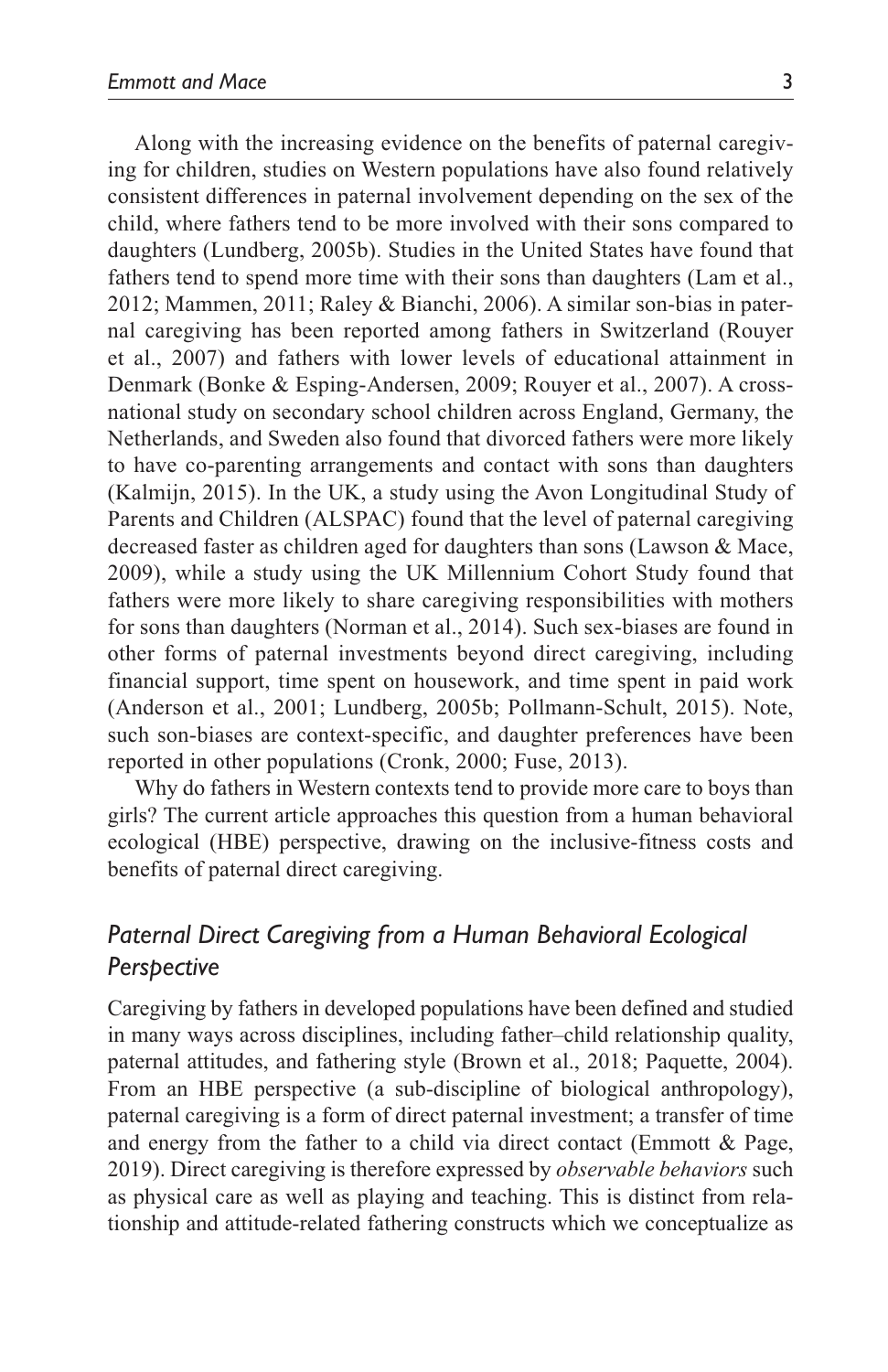psycho-social drivers (or mechanisms) of direct caregiving. It is also distinct from paternal provisioning, which is a transfer of extrasomatic resources from father to child (such as provision of money and goods; Emmott & Page, 2019).

Importantly, paternal caregiving is not "free." Under HBE, we assume behaviors have costs and benefits to biological fitness (i.e., ability to survive and reproduce, translating to individual quality/capital), and that individuals adjust their behavior to maximize their inclusive-fitness (i.e., combined fitness of the individual plus their kin; Emmott & Page, 2019). Overall, this conceptualization of paternal caregiving is similar to "paternal engagement" (Lamb et al., 1987) or "father involvement" (Peck, 2010), but with explicit reference to the fitness-related costs and benefits of direct care incurred by fathers.

Within and between populations, not all fathers provide care. Fathering in humans is a facultative trait (i.e., not universally expressed) because it may benefit children to receive direct care from fathers but it is not always essential for their survival (Geary, 2015). Fathers are hypothesized to "pay the cost of caregiving" and provide care in contexts where it may lead to higher inclusive-fitness benefits, via increasing either their own fertility or child quality (by child quality we mean child health, growth, and other domains of internal capital manifesting as developmental outcomes; Emmott & Page, 2019). According to the embodied capital model (Kaplan, 1996; Kaplan & Lancaster, 2000), parents in developed populations bias their investments into increasing child quality over investing in fertility. Indeed, "modernization" of populations has been associated with increasing parental investments into children (Gibson & Lawson, 2011). Taking an HBE approach, we therefore assume that how much fathers provide care—or whether to care at all—in Western developed contexts are dependent on its impact on child quality.

### *Son-biases in Paternal Direct Caregiving in the West*

With its focus on fitness costs and benefits, HBE provides a useful framework to explore the functional reasons behind son-biases in paternal caregiving. Here, our primary assumption is that fathers who experience greater fitness returns to paternal direct caregiving provide greater investments to their children. This leads to our hypothesis that fathers in some Western contexts may be investing more in sons because they "gain more" in terms of child quality.

Is it plausible that sons might gain more (in terms of child quality) from paternal caregiving relative to daughters in the West? First, there may be gender inequalities in future fitness-related outcomes that influence how fathers invest in their children. Across many developed populations including the UK, men achieve higher levels of income than women, although the severity of the gap varies between countries (Arulampalam et al., 2007; Pike,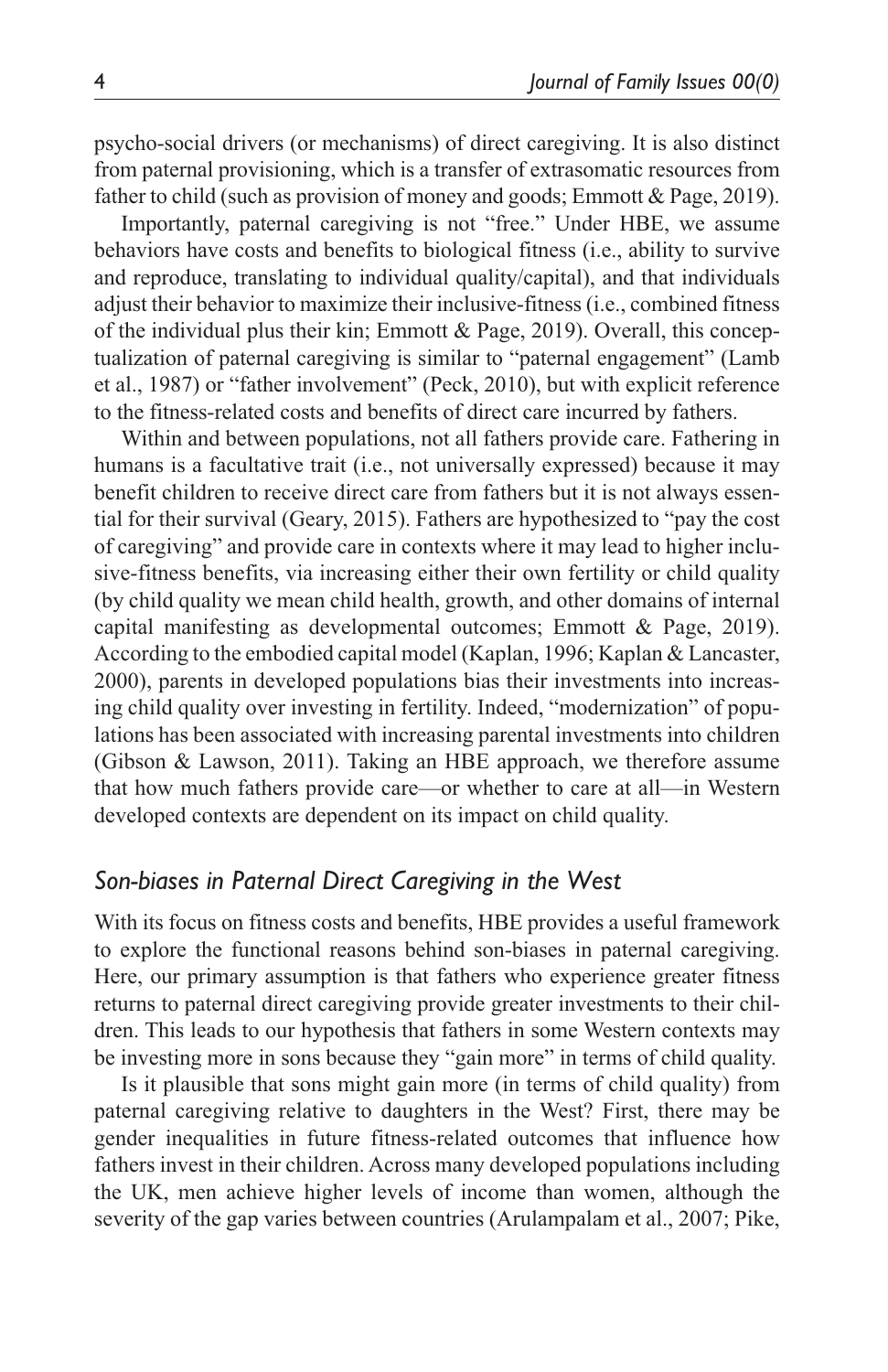2011). The gender pay gap in Western populations typically follow a "glass ceiling" effect, where women are less likely to be in high-earning positions (Arulampalam et al., 2007; Blau & Kahn, 2017), and academically highachieving women may be *disadvantaged* when it comes to hiring decisions (Quadlin, 2018). Given the positive associations between wealth, health, and reproductive outcomes (Stulp & Barrett, 2016; van Doorslaer et al., 1997), the benefits of paternal caregiving for daughters may be constrained compared to sons, discouraging fathers from providing higher levels of care to daughters. While studies examining such parenting trade-offs in developed populations are rare, biased parental investments depending on children's future outcomes have been evidenced across traditional, high-fertility populations (Bereczkei & Dunbar, 1997; Mace, 1996; Quinlan, 2006).

Similarly, fathers may be more inclined to invest in sons if lack of caregiving is associated with relatively higher costs for boys than girls. It has been suggested that fathers have a special role in the development of boys, where boys specifically benefit from interacting with fathers or father figures (Cobb-Clark & Tekin, 2014; Morgan et al., 2002). Further, there is some evidence to suggest that boys are more vulnerable in stressful environments and require greater levels of parental investments to achieve better outcomes (Amato & Keith, 1991). For example, the socio-emotional development of boys may be more vulnerable in stressful family environments compared to girls (Amato & Keith, 1991), while boys with adverse childhood experiences are more likely to be permanently sick in later adulthood than girls (Fahy et al., 2017). Several studies have found that father absence or paternal neglect increases risk of delinquency specifically in boys (Cobb-Clark & Tekin, 2014), while lower father involvement had a stronger association with externalizing behavior for boys than girls (Carlson, 2006). If boys require and/or benefit more from paternal investments, fathers could be incentivized to provide more care to their sons.

Note, here we do not suggest that fathers are making conscious decisions to invest/not invest in sons or daughters based on calculated fitness returns. Rather, paternal caregiving is likely to be underpinned by complex mechanisms which are derived from, and feed into, the relationship between fathering and child quality. To clarify, sex-differences in the returns to paternal investments could lead to bio-social pathways that encourage fathers to provide more care to sons, which in turn could reinforce and amplify the biological fitness benefits of fathering for sons. For example, embodied gender-role norms have been associated with sex-biases in paternal caregiving in Western populations (Raley & Bianchi, 2006): Fathers with "traditional" gender-role norms (where men are viewed as providers and women as caregivers) are less likely to be involved with their children overall (Braun et al., 2011; Bulanda,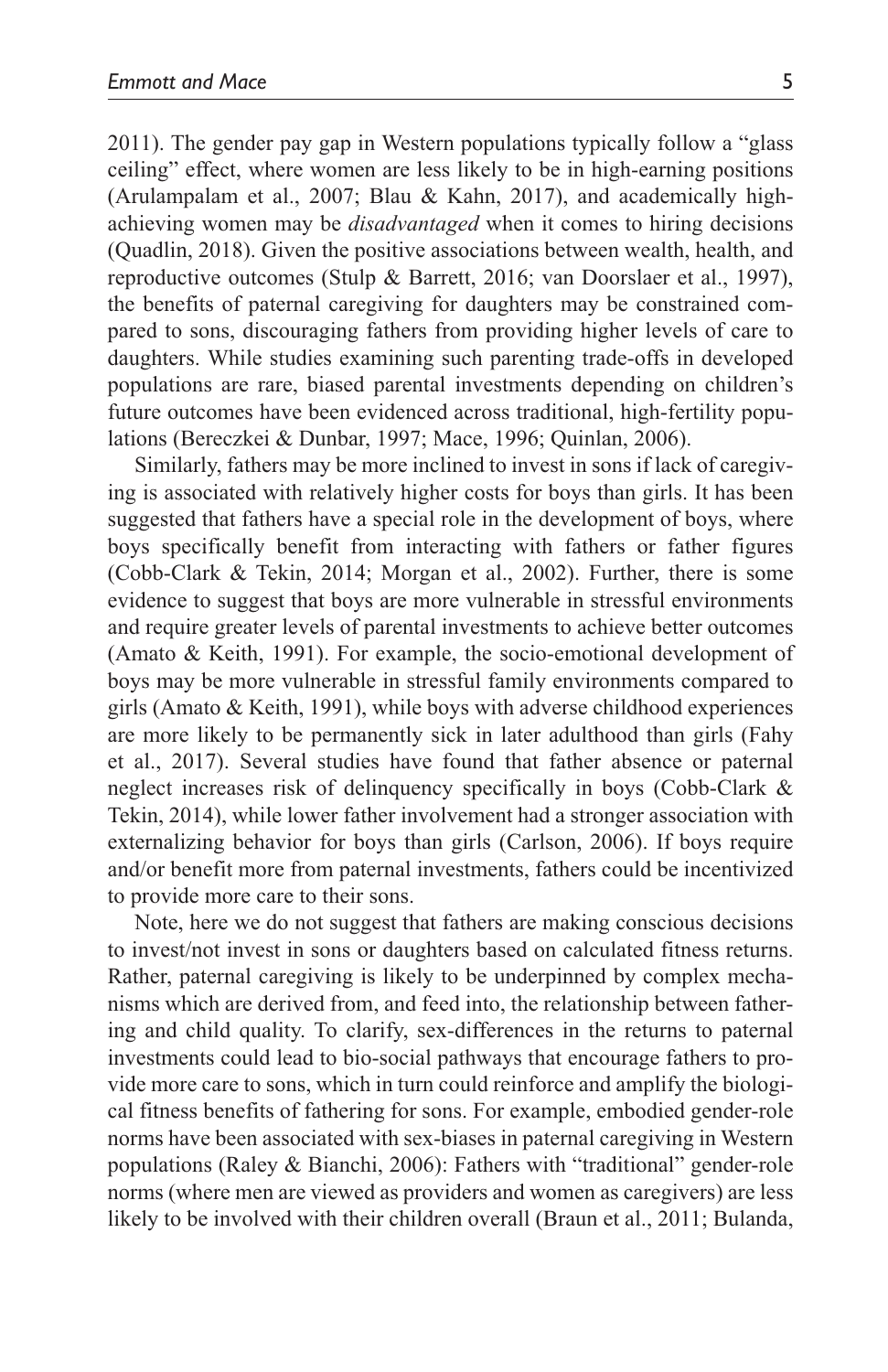2004), and such norms could lead to sex-biases in fathering where fathers carry out "male-typical activities" with sons only. Where there are son-preferences by fathers, be it subtle or explicit, mothers may be able to negotiate higher levels of paternal involvement for sons (Lundberg, 2005a). Biological differences between boys and girls, such as differences in physical and cognitive developmental trajectories (Giedd et al., 1999; Marceau et al., 2011), may additionally impact paternal behavior in subtle ways which could amplify and/or reinforce such social and cultural norms (Raley & Bianchi, 2006). These bio-social mechanisms are unlikely to be mutually exclusive, with multiple factors influencing and being influenced by son-biases in paternal caregiving observed across Western populations.

#### *Aims of the Current Study*

The current study builds on the well-evidenced son-bias in paternal direct caregiving in Western populations such as the UK. From an HBE perspective, we predict this is influenced by sex-differences in the marginal returns to paternal caregiving in child quality. We therefore hypothesize that the positive association between paternal caregiving and child outcomes will be stronger for boys than girls in the UK.

We focus specifically on paternal caregiving which has received less attention compared to father absence (e.g., Cobb-Clark & Tekin, 2014) or fathering relationships/attitudes (e.g., Brown et al., 2018; Paquette, 2004), perhaps as observable direct caregiving measures are less accessible for researchers. To date, the few studies explicitly investigating sex-differences in paternal caregiving and child outcomes present a mixed picture: Focusing specifically on the UK, lower levels of paternal engagement at age of seven predicted adolescent delinquency in boys but not girls (Flouri & Buchanan, 2002), while disengaged paternal caregiving at three months age was associated with later behavioral problems of boys but not girls (Ramchandani et al., 2012). However, a study on the ALSPAC birth cohort found no sex-differences in the association between paternal involvement during infancy and children's socio-emotional outcomes at age 9 and 11 (Opondo et al., 2016).

Here, we use data from the ALSPAC birth cohort (Boyd et al., 2013; Fraser et al., 2013) to test whether paternal caregiving is associated with greater benefits on the outcomes of boys compared to girls. Specifically, we explore paternal caregiving through early childhood and test its associations with two outcomes reflecting different domains of child quality: school test scores and behavioral difficulty scores. School test scores, specifically relating to reading and math abilities, have been positively associated with school completion, later educational achievement, and adult economic success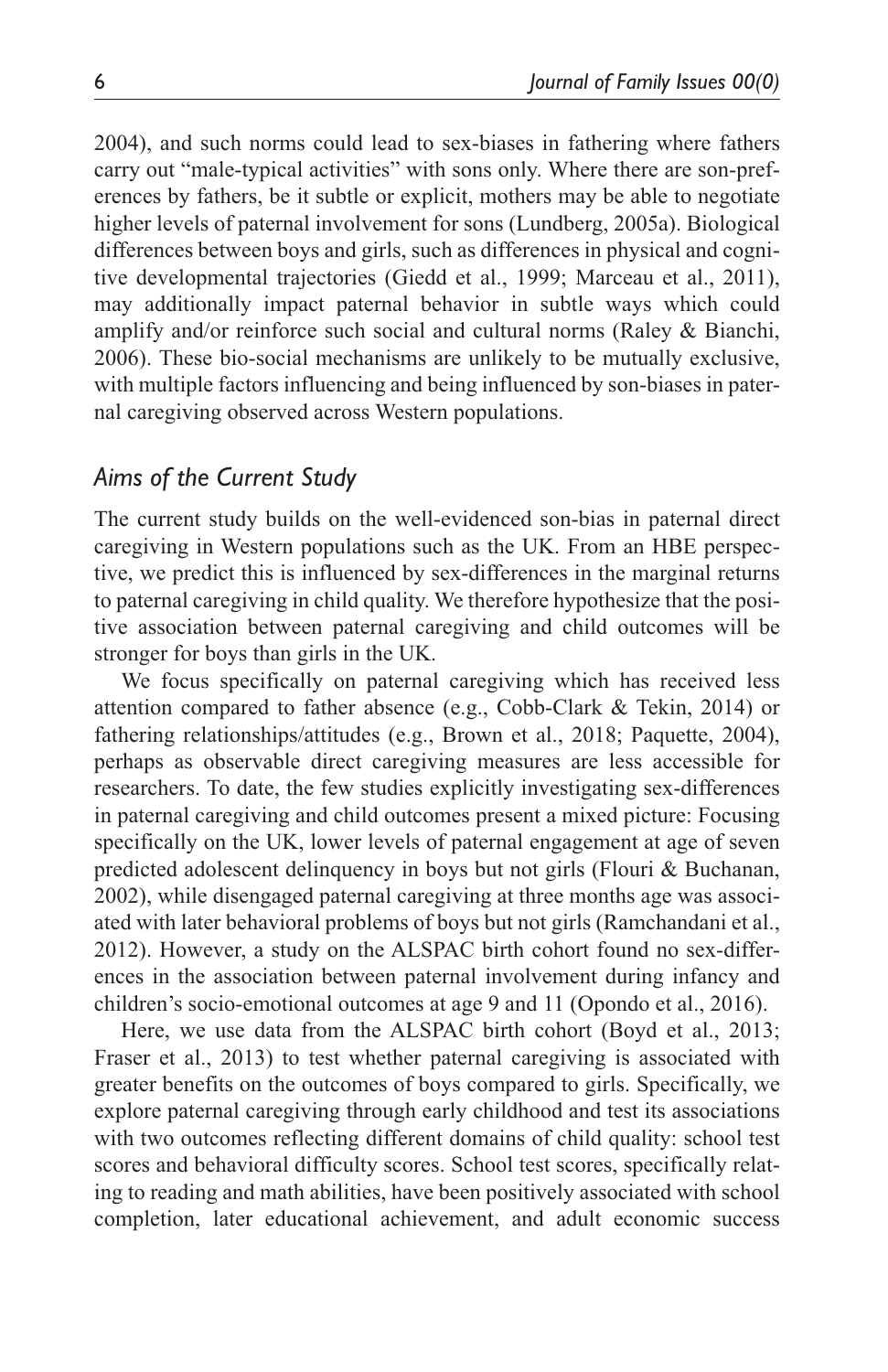(Bynner & Joshi, 2002; Gregg & Machin, 2001). Behavioral difficulty scores, a proxy of socio-emotional development, has been associated with psychiatric disorders as well as economic, health, and social issues in later life (Champion et al., 1995; Goodman, 1997). As Western children's social networks tend to undergo extensive change in adolescence, transitioning from parent-focused to peer-focused networks (Larson et al., 1996; thereby introducing additional complexities around paternal caregiving and child outcomes), we restrict our analyses to investigate the association between paternal caregiving and children's outcomes before age 10.

### **Methods**

#### *Sample*

We use data from the ALSPAC. ALSPAC is a longitudinal cohort study based in the old county of Avon situated in South West England. The study began by recruiting pregnant women whose estimated delivery date fell between 1st April 1991 and 31st of December 1992. A total of 14,541 women were initially recruited, with further recruitment of eligible mothers and children at around age 7 years. In total, ALSPAC data hold 15,083 unique child IDs. Ethical approval for the study was obtained from the ALSPAC Ethics and Law Committee and the Local Research Ethics Committees. The study website contains details of all the data that is available through a fully searchable data dictionary [\(http://www.bris.ac.uk/alspac/researchers/data-access/data](http://www.bris.ac.uk/alspac/researchers/data-access/data-dictionary/)[dictionary/](http://www.bris.ac.uk/alspac/researchers/data-access/data-dictionary/)). Further information on the cohort is also available elsewhere (Boyd et al., 2013; Fraser et al., 2013).

In the current study, we restrict our sample to households with singleton focal children (i.e., remove cases with twins, triplets, etc.) due to uncertainty with the interpretation of reported parental caregiving between the siblings. This led to removal of 205 cases ( $n = 14,878$ ). As information on paternal caregiving is only available in father-present households, and stepfathers are predicted to have different incentives around caregiving (Emmott & Mace, 2014), we also restrict the sample to stable, two-parent households where biological fathers and mothers were present from birth to nine years of age (including married and unmarried couples). This led to removal of 4,906 cases, and our final ALSPAC eligible sample is composed of 9,972 cases.

#### *Independent Variable: Paternal Caregiving*

Paternal caregiving measures reported by the mother on multiple occasions when the focal child was between  $~6$  months and  $~5.5$  years old. Mothers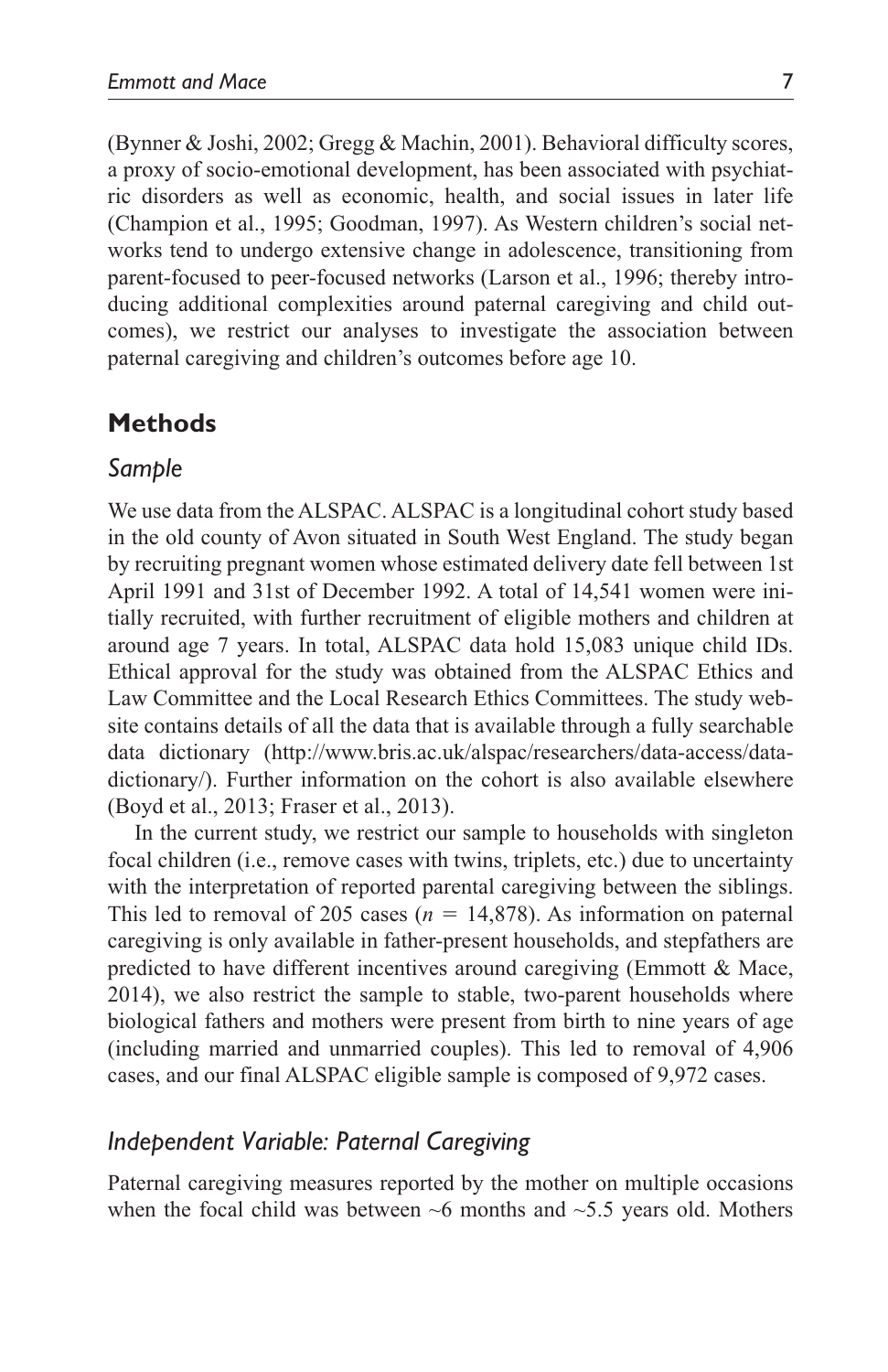were asked how often her partner took part in various activities with the child via multiple self-completion questionnaires (How often do [you] / [your partner] do  $\times$  with your child?). Each activity was reported on a 4 point scale, either on a subjective or objective scale. The subjective scale ranged from "never" (Score: 0), "rarely" (Score: 1), "sometimes" (Score: 2) to "often/ nearly every day" (Score: 3), while the objective scale ranged from "never" (Score: 0), "less than once a week" (Score: 1), "3–5 times a week" (Score: 2) to "nearly every day" (Score: 3). These measures were specifically developed by ALSPAC, and further details on the various activities are presented in Table 1. Further information on ALSPAC questionnaires and survey methods are more generally are available online ([http://www.bristol.ac.uk/alspac/](http://www.bristol.ac.uk/alspac/researchers/our-data/questionnaires/carer-questionnaires/) [researchers/our-data/questionnaires/carer-questionnaires/\)](http://www.bristol.ac.uk/alspac/researchers/our-data/questionnaires/carer-questionnaires/).

We replicate Lawson and Mace (2009) in deriving paternal caregiving scores: For each wave, the scores of the caregiving activities were totaled for each father, then standardized to range from 0 to 10 ((observed/maximum)  $\times$ 10). Here, caregiving scores are age-relative (i.e., "at wave x, how much is the father investing in direct care out of 10, if 10 is investing the maximum in terms of measured age-appropriate caregiving behaviors"). Overall, "1 point" of paternal caregiving can be interpreted as 10% of the possible total maximum score (Moeller, 2015). The descriptive statistics of paternal caregiving is presented in Table 2.

We take these caregiving scores to be a proxy of direct investments by the father. As outlined earlier, we define paternal direct investments as any caregiving behavior directed to a child which leads to increased child fitness, with opportunity costs for the father. Caretaking activities included in the current measure, such as feeding and washing, addresses the basic needs of young children. The absence of such caretaking is often presented as neglect which is associated with negative effects on child development (Hildyard & Wolfe, 2002). Similarly, childhood play, both supervised by and involving adults, has been argued to be a necessary component of childhood for optimal child development (Ginsburg, 2007). This paternal caregiving measure has been found to vary by household characteristics (Lawson & Mace, 2009) and associated with various child outcomes (Lawson, 2009). This suggests that the current measure has predictive validity meeting our theoretical assumptions, functioning as an appropriate proxy of paternal direct investments for our current study.

## *Dependent Variables: Child Outcomes*

We conceptualize better child outcomes to represent higher child fitness (i.e., higher quality/individual capital). We focus on two domains of child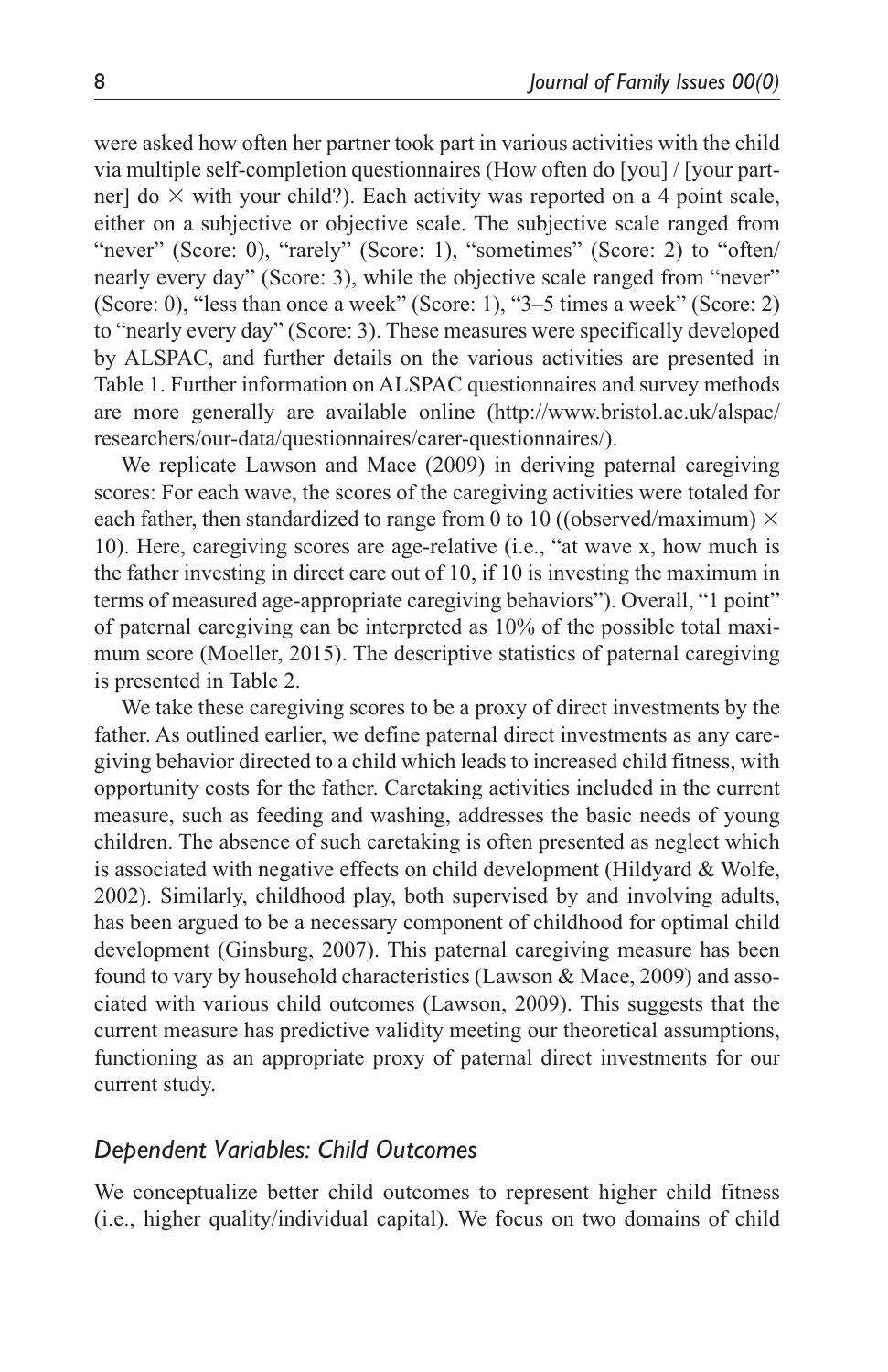| Scores.                                                                                                                                      |                      |                        |                      |                      |                     |                        |
|----------------------------------------------------------------------------------------------------------------------------------------------|----------------------|------------------------|----------------------|----------------------|---------------------|------------------------|
| Average Age of Child at<br>Survey (Months)                                                                                                   | $6 \text{ m}$        | $\frac{2}{8}$          | 38 <sub>m</sub>      | 42 m                 | 57 m                | 65 m                   |
| Question type<br>z                                                                                                                           | Subjective<br>11,485 | Objective<br>10,750    | Subjective<br>10,150 | Objective<br>10,083  | Subjective<br>9,531 | Subjective<br>9,013    |
| Activities                                                                                                                                   | % "often"            | % "nearly every day"   | % "often"            | % "nearly every day" | % "often"           | % "often"              |
| Play with toys                                                                                                                               | 62.4                 | 50.4                   | 57.8                 | 33.6                 | 40.2                | $\frac{4}{3}$          |
| Physical play                                                                                                                                | 64.1                 | 63.5                   | 71.3                 | 47.0                 | 41.9                | 36.2                   |
| Sing to/with child                                                                                                                           | 30.0                 | 19.3                   | 25.5                 | $\overline{117}$     | 16.2                | $\frac{5}{1}$          |
| Show/read (picture) books                                                                                                                    | 17.2                 | 32.0                   | 56.4                 | 28.9                 | 49.5                | 45.9                   |
| Cuddle                                                                                                                                       | 84.9                 | $\overline{\tilde{s}}$ | 87.6                 | 82.5                 | 83.5                | 80.5                   |
| Take for walk/to playground                                                                                                                  | 22.1                 | $\overline{\circ}$     | 38.3                 | $\overline{\infty}$  | 23.7                |                        |
| Feed/prepare tood                                                                                                                            | 37.7                 | 18.7                   | 35.3                 | $\frac{5}{1}$        | 30.6                | $19.3$<br>27.5<br>28.3 |
| Bathe child                                                                                                                                  | 29.0                 | 12.9                   | 42.0                 | 10.2                 | 34.6                |                        |
| Play imitation games                                                                                                                         | $\times$             | 39.1                   | $\times$             | 17.3                 | $\times$            | $\times$               |
| Put child to bed                                                                                                                             | $\times$             | $\times$               | 53.0                 | $\times$             | 51.3                | 47.0                   |
| Make things with child                                                                                                                       | $\times$             | $\times$               | $\times$             | $\times$             | 22.9                | 16.6                   |
| Go swimming                                                                                                                                  | $\times$             | $\times$               | $\times$             | $\times$             | 17.5                | 15.0                   |
| Draw/paint                                                                                                                                   |                      |                        | $\times$             | ×                    | 15.4                | 10.2                   |
| Note. The figures represent the percentage of fathers in the sample who were reported to take part in each activity at the highest frequency |                      |                        |                      |                      |                     |                        |

Table 1. Paternal Caregiving Activities Measured by ALSPAC, Reported by the Mother, used to Create Paternal Caregiving **Table 1.** Paternal Caregiving Activities Measured by ALSPAC, Reported by the Mother, used to Create Paternal Caregiving

("often" or "nearly every day"). Some activities were not measured for certain surveys, indicated with an X. The questions were asked on either a ("often" or "nearly every day"). Some activities were not measured for certain surveys, indicated with an X. The questions were asked on either a *Note*. The figures represent the percentage of fathers in the sample who were reported to take part in each activity at the highest frequency subjective scale ("How often?") or an objective scale ("How frequently?"). subjective scale ("How often?") or an objective scale ("How frequently?").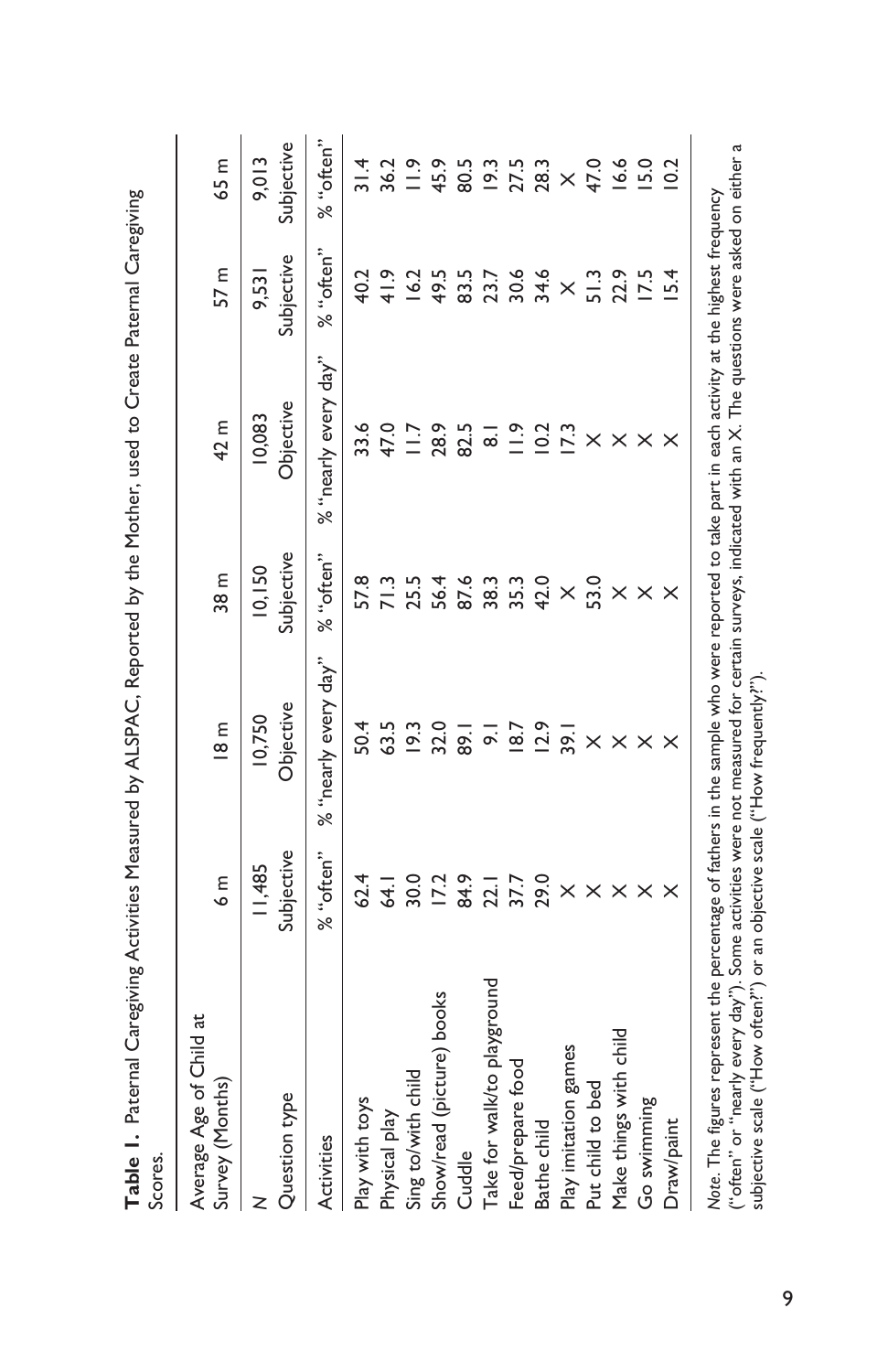| ı<br>j<br>$\overline{0}$ |
|--------------------------|
|                          |
|                          |
|                          |
|                          |
|                          |
|                          |
|                          |
|                          |
|                          |
|                          |
|                          |
|                          |
|                          |

| Approximate Data Collection Timing)<br>Survey Wave (Child Age; | 6 <sub>m</sub>       | y 6 m<br>$(18 \text{ m})$         | 1y9m2y9m<br>$(21 \text{ m})$ $(33 \text{ m})$ |      | 3y2m<br>$(38 \text{ m})$ | $3y6m$<br>(42 m) | $3y$ II m<br>$(47 \text{ m})$         | 4y9m<br>$(57 \text{ m})$     | 5y5m<br>$(65 \text{ m})$ | $(73 \text{ m})$ | $6y$   m $7y$   m $8y$   m $9y8$ m<br>$(85 \text{ m})$ | $(97 \text{ m})$ (116 m) |
|----------------------------------------------------------------|----------------------|-----------------------------------|-----------------------------------------------|------|--------------------------|------------------|---------------------------------------|------------------------------|--------------------------|------------------|--------------------------------------------------------|--------------------------|
| Child Outcomes                                                 |                      |                                   |                                               |      |                          |                  |                                       |                              |                          |                  |                                                        |                          |
| School Test Score                                              |                      |                                   |                                               |      |                          |                  |                                       |                              |                          |                  |                                                        |                          |
| (response)                                                     |                      |                                   |                                               |      |                          |                  |                                       | 6,706                        |                          |                  | 6,575<br>Key                                           |                          |
| Test type                                                      |                      |                                   |                                               |      |                          |                  |                                       | Local Entry                  |                          |                  |                                                        |                          |
|                                                                |                      |                                   |                                               |      |                          |                  |                                       | Assessment                   |                          |                  | Stage 2                                                |                          |
| Mean score ( $max = 100$ )                                     |                      |                                   |                                               |      |                          |                  |                                       | 66.04<br>(LEA)               |                          |                  | (KS2)                                                  |                          |
| SD                                                             |                      |                                   |                                               |      |                          |                  |                                       | 16.25                        |                          |                  |                                                        |                          |
| Behavioral Difficulty Score (SDQ Score)                        |                      |                                   |                                               |      |                          |                  |                                       |                              |                          |                  |                                                        |                          |
| N (response)                                                   |                      |                                   |                                               |      |                          | 7,908            |                                       |                              |                          |                  | 6,448                                                  | 5,968                    |
| Mean score ( $max = 35$ )                                      |                      |                                   |                                               |      |                          | 8.66             |                                       |                              |                          |                  |                                                        | 6.52                     |
| S                                                              |                      |                                   |                                               |      |                          | 4.50             |                                       |                              |                          |                  | $7.17$<br>4.6                                          | 4.72                     |
| Median score* (max $= 35$ )                                    |                      |                                   |                                               |      |                          |                  |                                       |                              |                          |                  |                                                        |                          |
| Parental Caregiving                                            |                      |                                   |                                               |      |                          |                  |                                       |                              |                          |                  |                                                        |                          |
| Paternal Caregiving Score                                      |                      |                                   |                                               |      |                          |                  |                                       |                              |                          |                  |                                                        |                          |
| N (response)                                                   | 9,351                | 8,975                             |                                               |      | 7,692                    | 7,627            |                                       |                              | 6,741                    |                  |                                                        |                          |
| Question type (objective/subjective)                           | Subjective Objective |                                   |                                               |      | Subjective Objective     |                  |                                       | 7,138<br>Subjective          | Subjective               |                  |                                                        |                          |
| Mean score ( $max = 10$ )                                      | 7.87                 | 6.10                              |                                               |      | 7.19                     | 6.09             |                                       | 6.92                         | 6.65                     |                  |                                                        |                          |
| S                                                              | 1.23                 | <b>1.59</b>                       |                                               |      | 1.54                     | 1.70             |                                       | <b>1.55</b>                  | <b>1.55</b>              |                  |                                                        |                          |
| Maternal Caregiving Score                                      |                      |                                   |                                               |      |                          |                  |                                       |                              |                          |                  |                                                        |                          |
| N (response)                                                   | 9,374                | 9,015                             |                                               |      | 7,754                    | 7,665            |                                       | 7, 167<br>Subjective<br>8.35 | 6,853                    |                  |                                                        |                          |
| Question type (objective/subjective)                           |                      | Subjective Objective<br>8.71 7.99 |                                               |      | Subjective Objective     |                  |                                       |                              | Subjective               |                  |                                                        |                          |
| Mean score (max $= 10$ )                                       |                      |                                   |                                               |      | 8.39                     | 7.98             |                                       |                              | $\frac{3}{8}$            |                  |                                                        |                          |
| S                                                              | 1.28                 | 0.89                              |                                               |      | $\approx$                | $\frac{33}{2}$   |                                       | $\overline{a}$               | $\frac{8}{10}$           |                  |                                                        |                          |
| Weekly Household Income                                        |                      |                                   |                                               |      |                          |                  |                                       |                              |                          |                  |                                                        |                          |
| $<$ £200 p/wk $(%)$                                            |                      |                                   |                                               | 26.4 |                          | 23.4             |                                       |                              |                          |                  | 18.4                                                   | $\frac{4}{1}$            |
| £200-£399 p/wk (%)                                             |                      |                                   |                                               | 49.6 |                          | 48.3             | I.                                    |                              |                          |                  | 29                                                     | 37.6                     |
| >£400 p/wk (%)                                                 |                      | I                                 |                                               | 24.0 |                          | 28.2             | $\begin{array}{c} \hline \end{array}$ |                              |                          |                  | 52.7                                                   | 50.9                     |
|                                                                |                      |                                   |                                               |      |                          |                  |                                       |                              |                          |                  |                                                        |                          |

*(continued)*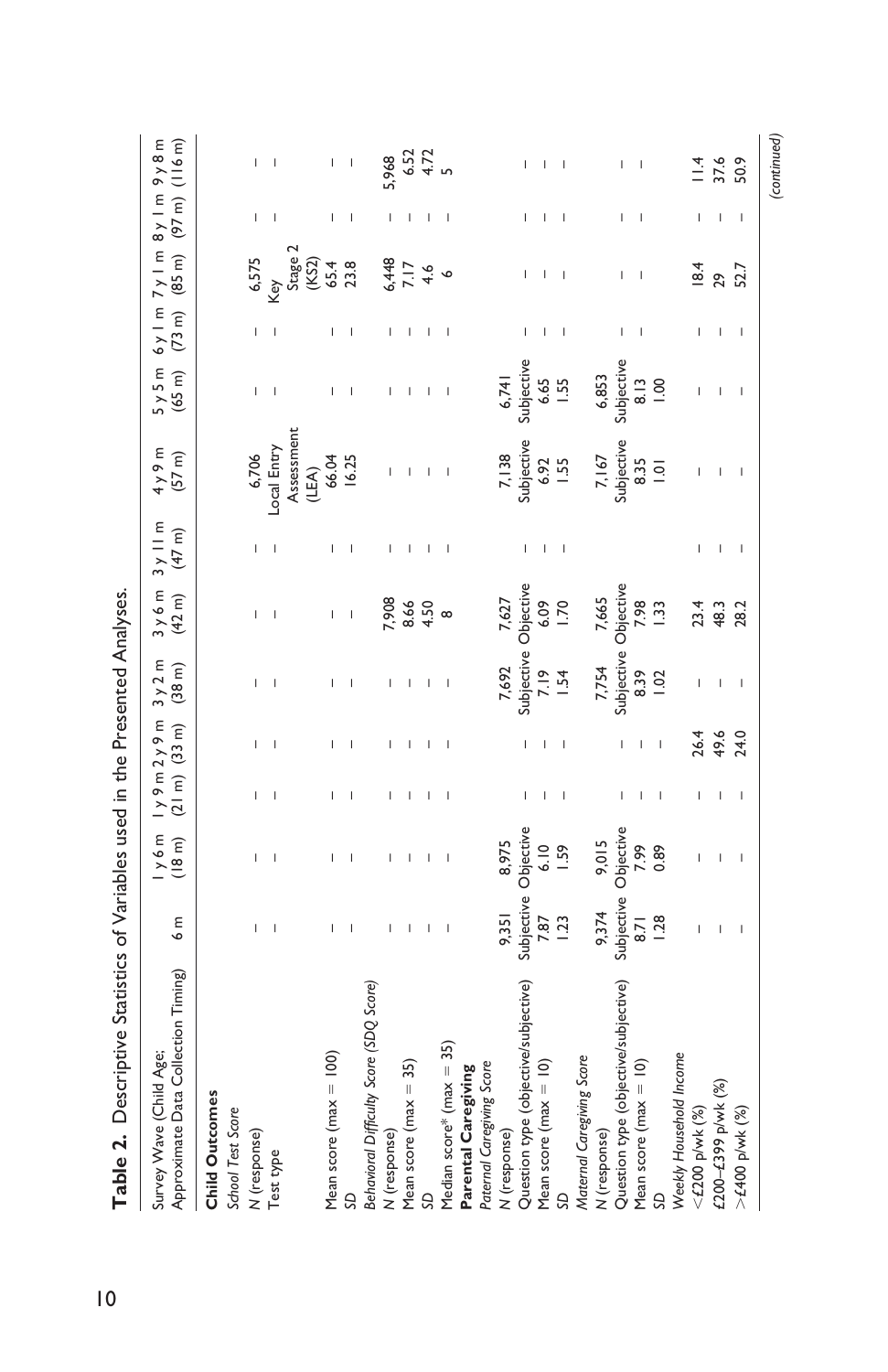| Table 2. (continued)                                           |                                                                                                                                                                                                                                                                                                                                                                                  |                                       |                          |                          |                                       |                          |                                       |                     |                          |                                                                                                                                                                                                                                                                                                                                                                                  |                                                                                                                                                                                                                                                                                                                                                                                  |                          |          |
|----------------------------------------------------------------|----------------------------------------------------------------------------------------------------------------------------------------------------------------------------------------------------------------------------------------------------------------------------------------------------------------------------------------------------------------------------------|---------------------------------------|--------------------------|--------------------------|---------------------------------------|--------------------------|---------------------------------------|---------------------|--------------------------|----------------------------------------------------------------------------------------------------------------------------------------------------------------------------------------------------------------------------------------------------------------------------------------------------------------------------------------------------------------------------------|----------------------------------------------------------------------------------------------------------------------------------------------------------------------------------------------------------------------------------------------------------------------------------------------------------------------------------------------------------------------------------|--------------------------|----------|
| Approximate Data Collection Timing)<br>Survey Wave (Child Age; | ε<br>o                                                                                                                                                                                                                                                                                                                                                                           | 1y6m<br>(18 m)                        | $(21 \text{ m})$         | 1y9m2y9m<br>$(33 \, m)$  | 3y2m<br>(38 <sub>m</sub> )            | 3y6m<br>$(42 \text{ m})$ | $3y$ II m<br>$(47 \text{ m})$         | 4y9m<br>$(57 \, m)$ | 5y5m<br>$(65 \text{ m})$ | $6y \mid m$<br>$(73 \text{ m})$                                                                                                                                                                                                                                                                                                                                                  | $7y \mid m$<br>$(85 \text{ m})$                                                                                                                                                                                                                                                                                                                                                  | $(97 \text{ m})$ (116 m) | 8y/m9y8m |
| Homeownership                                                  |                                                                                                                                                                                                                                                                                                                                                                                  |                                       |                          |                          |                                       |                          |                                       |                     |                          |                                                                                                                                                                                                                                                                                                                                                                                  |                                                                                                                                                                                                                                                                                                                                                                                  |                          |          |
| No (%)<br>Yes (%)                                              |                                                                                                                                                                                                                                                                                                                                                                                  | I                                     | 19.9                     | I                        | I                                     | ı                        | I                                     |                     | ı                        | L                                                                                                                                                                                                                                                                                                                                                                                | I                                                                                                                                                                                                                                                                                                                                                                                |                          | 14.6     |
|                                                                | $\begin{array}{c} \hline \end{array}$                                                                                                                                                                                                                                                                                                                                            | $\begin{array}{c} \hline \end{array}$ | $\overline{80}$          | $\overline{\phantom{a}}$ | $\begin{array}{c} \hline \end{array}$ | $\overline{\phantom{a}}$ | $\overline{\phantom{a}}$              |                     | I                        | $\mathsf I$                                                                                                                                                                                                                                                                                                                                                                      | $\begin{array}{c} \rule{0pt}{2.5ex} \rule{0pt}{2.5ex} \rule{0pt}{2.5ex} \rule{0pt}{2.5ex} \rule{0pt}{2.5ex} \rule{0pt}{2.5ex} \rule{0pt}{2.5ex} \rule{0pt}{2.5ex} \rule{0pt}{2.5ex} \rule{0pt}{2.5ex} \rule{0pt}{2.5ex} \rule{0pt}{2.5ex} \rule{0pt}{2.5ex} \rule{0pt}{2.5ex} \rule{0pt}{2.5ex} \rule{0pt}{2.5ex} \rule{0pt}{2.5ex} \rule{0pt}{2.5ex} \rule{0pt}{2.5ex} \rule{0$ | I                        | 85.4     |
| Financial Difficulty                                           |                                                                                                                                                                                                                                                                                                                                                                                  |                                       |                          |                          |                                       |                          |                                       |                     |                          |                                                                                                                                                                                                                                                                                                                                                                                  |                                                                                                                                                                                                                                                                                                                                                                                  |                          |          |
| Mean score ( $max = 15$ )                                      |                                                                                                                                                                                                                                                                                                                                                                                  | $\overline{1}$                        | I                        | 3.12                     | I                                     | $\overline{1}$           | $\overline{1}$                        |                     |                          | L                                                                                                                                                                                                                                                                                                                                                                                | 2.09                                                                                                                                                                                                                                                                                                                                                                             | $\overline{\phantom{a}}$ |          |
| S                                                              | $\overline{\phantom{a}}$                                                                                                                                                                                                                                                                                                                                                         | I                                     | $\overline{\phantom{a}}$ | 3.67                     | $\overline{1}$                        | I                        | $\begin{array}{c} \hline \end{array}$ |                     |                          | $\overline{\phantom{a}}$                                                                                                                                                                                                                                                                                                                                                         | 3.02                                                                                                                                                                                                                                                                                                                                                                             | I                        |          |
| Matemal Employment                                             |                                                                                                                                                                                                                                                                                                                                                                                  |                                       |                          |                          |                                       |                          |                                       |                     |                          |                                                                                                                                                                                                                                                                                                                                                                                  |                                                                                                                                                                                                                                                                                                                                                                                  |                          |          |
| In paid employment (%)                                         |                                                                                                                                                                                                                                                                                                                                                                                  | I                                     |                          | 49.9                     | $\overline{\phantom{a}}$              |                          | 55.2                                  |                     |                          | $\begin{array}{c} \rule{0pt}{2.5ex} \rule{0pt}{2.5ex} \rule{0pt}{2.5ex} \rule{0pt}{2.5ex} \rule{0pt}{2.5ex} \rule{0pt}{2.5ex} \rule{0pt}{2.5ex} \rule{0pt}{2.5ex} \rule{0pt}{2.5ex} \rule{0pt}{2.5ex} \rule{0pt}{2.5ex} \rule{0pt}{2.5ex} \rule{0pt}{2.5ex} \rule{0pt}{2.5ex} \rule{0pt}{2.5ex} \rule{0pt}{2.5ex} \rule{0pt}{2.5ex} \rule{0pt}{2.5ex} \rule{0pt}{2.5ex} \rule{0$ | 66.9                                                                                                                                                                                                                                                                                                                                                                             | I                        |          |
| Not in paid employment (%)                                     |                                                                                                                                                                                                                                                                                                                                                                                  |                                       |                          | 50.1                     | $\overline{1}$                        | I                        | 44.8                                  |                     |                          | $\begin{array}{c} \hline \end{array}$                                                                                                                                                                                                                                                                                                                                            | 33.1                                                                                                                                                                                                                                                                                                                                                                             |                          |          |
| Paternal Employment                                            |                                                                                                                                                                                                                                                                                                                                                                                  |                                       |                          |                          |                                       |                          |                                       |                     |                          |                                                                                                                                                                                                                                                                                                                                                                                  |                                                                                                                                                                                                                                                                                                                                                                                  |                          |          |
| In paid employment (%)                                         | $\begin{array}{c} \rule{0pt}{2.5ex} \rule{0pt}{2.5ex} \rule{0pt}{2.5ex} \rule{0pt}{2.5ex} \rule{0pt}{2.5ex} \rule{0pt}{2.5ex} \rule{0pt}{2.5ex} \rule{0pt}{2.5ex} \rule{0pt}{2.5ex} \rule{0pt}{2.5ex} \rule{0pt}{2.5ex} \rule{0pt}{2.5ex} \rule{0pt}{2.5ex} \rule{0pt}{2.5ex} \rule{0pt}{2.5ex} \rule{0pt}{2.5ex} \rule{0pt}{2.5ex} \rule{0pt}{2.5ex} \rule{0pt}{2.5ex} \rule{0$ | I                                     |                          | 89.7                     | $\begin{array}{c} \hline \end{array}$ | I                        | I                                     |                     |                          | 90.7                                                                                                                                                                                                                                                                                                                                                                             | Ï                                                                                                                                                                                                                                                                                                                                                                                |                          | 92.7     |
| Not in paid employment (%)                                     | $\mathsf I$                                                                                                                                                                                                                                                                                                                                                                      | I                                     |                          | $\frac{2}{3}$            | I                                     | I                        |                                       |                     | ı                        | 9.3                                                                                                                                                                                                                                                                                                                                                                              | I                                                                                                                                                                                                                                                                                                                                                                                |                          | 7.3      |
| Matemal Qualification                                          |                                                                                                                                                                                                                                                                                                                                                                                  |                                       |                          |                          |                                       |                          |                                       |                     |                          |                                                                                                                                                                                                                                                                                                                                                                                  |                                                                                                                                                                                                                                                                                                                                                                                  |                          |          |
| O-level/equivalent (%)                                         | 70.7                                                                                                                                                                                                                                                                                                                                                                             | I                                     |                          |                          | I                                     | I                        |                                       |                     | ı                        | Ï                                                                                                                                                                                                                                                                                                                                                                                | I                                                                                                                                                                                                                                                                                                                                                                                | I                        |          |
| A-level/equivalent (%)                                         | 22.5                                                                                                                                                                                                                                                                                                                                                                             | I                                     |                          |                          |                                       |                          |                                       |                     |                          | ı                                                                                                                                                                                                                                                                                                                                                                                |                                                                                                                                                                                                                                                                                                                                                                                  |                          |          |
| Degree/equivalent (%)                                          | 12.9                                                                                                                                                                                                                                                                                                                                                                             | I                                     |                          |                          |                                       | I                        |                                       |                     |                          | I                                                                                                                                                                                                                                                                                                                                                                                |                                                                                                                                                                                                                                                                                                                                                                                  |                          |          |
| Paternal Qualification                                         |                                                                                                                                                                                                                                                                                                                                                                                  |                                       |                          |                          |                                       |                          |                                       |                     |                          |                                                                                                                                                                                                                                                                                                                                                                                  |                                                                                                                                                                                                                                                                                                                                                                                  |                          |          |
| O-level/equivalent (%)                                         | 55.8                                                                                                                                                                                                                                                                                                                                                                             | I                                     |                          |                          | I                                     | T                        |                                       |                     |                          | I                                                                                                                                                                                                                                                                                                                                                                                | I                                                                                                                                                                                                                                                                                                                                                                                |                          |          |
| A-level/equivalent (%)                                         | 26                                                                                                                                                                                                                                                                                                                                                                               | ı                                     |                          |                          |                                       |                          |                                       |                     |                          |                                                                                                                                                                                                                                                                                                                                                                                  |                                                                                                                                                                                                                                                                                                                                                                                  |                          |          |
| Degree/equivalent (%)                                          | 18.2                                                                                                                                                                                                                                                                                                                                                                             | I                                     | I                        |                          | I                                     | I                        |                                       |                     |                          | I                                                                                                                                                                                                                                                                                                                                                                                | I                                                                                                                                                                                                                                                                                                                                                                                | I                        |          |
| Mother's Age at Birth                                          |                                                                                                                                                                                                                                                                                                                                                                                  |                                       |                          |                          |                                       |                          |                                       |                     |                          |                                                                                                                                                                                                                                                                                                                                                                                  |                                                                                                                                                                                                                                                                                                                                                                                  |                          |          |
| Mean age (yrs)                                                 | 28                                                                                                                                                                                                                                                                                                                                                                               | I                                     |                          |                          |                                       |                          |                                       |                     |                          |                                                                                                                                                                                                                                                                                                                                                                                  |                                                                                                                                                                                                                                                                                                                                                                                  |                          |          |
|                                                                | 4.96                                                                                                                                                                                                                                                                                                                                                                             | $\overline{\phantom{a}}$              |                          |                          | I                                     | I                        | I                                     |                     |                          | I                                                                                                                                                                                                                                                                                                                                                                                |                                                                                                                                                                                                                                                                                                                                                                                  |                          |          |
| Sex of Child                                                   |                                                                                                                                                                                                                                                                                                                                                                                  |                                       |                          |                          |                                       |                          |                                       |                     |                          |                                                                                                                                                                                                                                                                                                                                                                                  |                                                                                                                                                                                                                                                                                                                                                                                  |                          |          |
| Male (%)                                                       | 51.7                                                                                                                                                                                                                                                                                                                                                                             | I                                     |                          |                          | I                                     | I                        |                                       |                     |                          | I                                                                                                                                                                                                                                                                                                                                                                                | I                                                                                                                                                                                                                                                                                                                                                                                | I                        |          |
| Female (%)                                                     | 48.3                                                                                                                                                                                                                                                                                                                                                                             | I                                     |                          |                          | I                                     | I                        | I                                     |                     |                          | I                                                                                                                                                                                                                                                                                                                                                                                | I                                                                                                                                                                                                                                                                                                                                                                                |                          |          |
| Ethnicity of Child                                             |                                                                                                                                                                                                                                                                                                                                                                                  |                                       |                          |                          |                                       |                          |                                       |                     |                          |                                                                                                                                                                                                                                                                                                                                                                                  |                                                                                                                                                                                                                                                                                                                                                                                  |                          |          |
| White (%)                                                      | 95.0                                                                                                                                                                                                                                                                                                                                                                             | $\overline{\phantom{a}}$              | $\overline{1}$           | I                        | $\overline{\phantom{a}}$              | $\overline{1}$           | I                                     |                     |                          | I                                                                                                                                                                                                                                                                                                                                                                                | I                                                                                                                                                                                                                                                                                                                                                                                | $\overline{1}$           |          |
| Any other ethnicity (%)                                        | 5.0                                                                                                                                                                                                                                                                                                                                                                              | $\sf I$                               | $\mathsf{I}$             | $\mathsf{I}$             | $\mathsf{I}$                          | $\mathsf{I}$             | $\mathsf{I}$                          | I                   | $\overline{1}$           | $\mathsf{I}$                                                                                                                                                                                                                                                                                                                                                                     | $\mathsf{I}$                                                                                                                                                                                                                                                                                                                                                                     | $\overline{1}$           | I        |
|                                                                |                                                                                                                                                                                                                                                                                                                                                                                  |                                       |                          |                          |                                       |                          |                                       |                     |                          |                                                                                                                                                                                                                                                                                                                                                                                  |                                                                                                                                                                                                                                                                                                                                                                                  |                          |          |

Note. \*We include median score for "behavioral difficulty score" due to its Poisson distribution, meaning median is a better measure of centrality. *Note.* \*We include median score for "behavioral difficulty score" due to its Poisson distribution, meaning median is a better measure of centrality.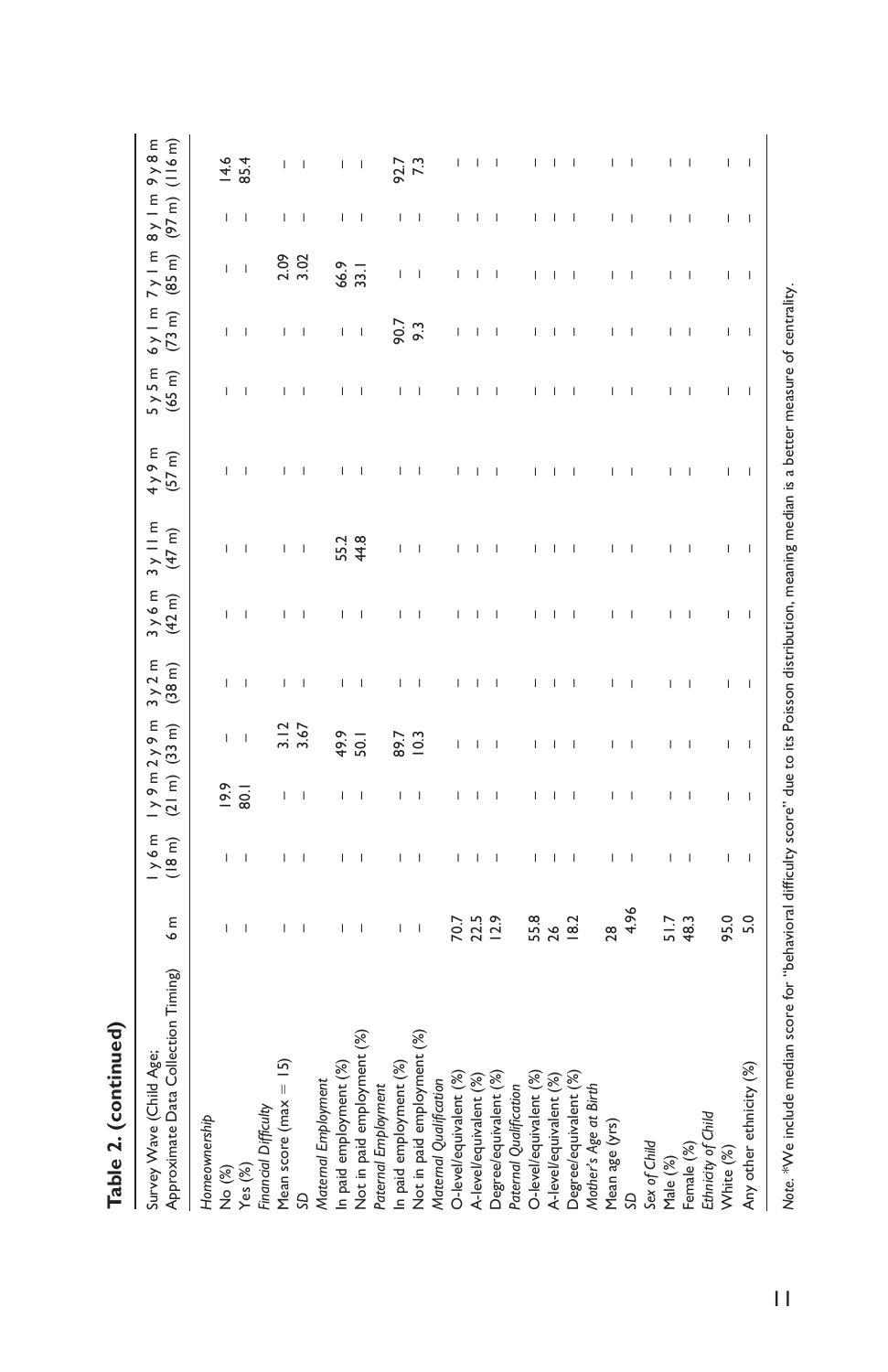outcomes: children's educational achievement and children's socio-emotional development.

Children's educational achievement is measured by school test scores, available from Local Entry Assessments (LEA; taken by children upon entering the British school system at age 4 or 5 years) and Key Stage 1 Standard Assessments (KS1; taken by children between the ages of 6 and 7 years). Both assessments were administered by teachers at school, and focus on Mathematics and English skills. Childhood reading and math abilities, in particular, have been positively associated with school completion, later educational achievement, and adult socioeconomic position (Reschly, 2010; Ritchie & Bates, 2013; Watts et al., 2014), and educational attainment more broadly has been associated with higher income and better later health outcomes (Cutler & Lleras-Muney, 2006). As the maximum test scores differed between LEA and KS1, the test scores were standardized to range from 0 to 100 (were "1-point" can be interpreted as 1% of the possible total maximum test score).

Children's socio-emotional development is measured by behavioral difficulty scores from the Strengths and Difficulties Questionnaire (SDQs), a questionnaire devised specifically to measure children's socio-emotional development, covering hyperactivity, emotional symptoms, conduct problems, and peer problems (Goodman, 1997). SDQs were completed by the focal child's mother on three occasions, at around 3.5 years, 7 years, and 9 years, where she was asked to rate "how true" various statements were relating to her child's behavior. Each statement is measured on a 3 point scale of "not true," "somewhat true," and "certainly true," with a total maximum behavioral difficulty score of 40 points. Studies suggest children with high behavioral difficulty scores are more likely to have psychiatric disorders such as anxiety and conduct problems, and health and social issues in later life (Champion et al., 1995; Goodman & Goodman, 2009; Knoester, 2003; Stone et al., 2010).

#### *Control Variables*

We control for maternal caregiving, measured through the same play and caretaking activities as fathers with the frequency of activities self-reported by mothers (but see issues with ceiling effect under the section "Results"). As with paternal caregiving, the scores of the caregiving activities were totaled for each mother and standardized to range from 0 to 10.

In addition, we control for child's age in months, number of siblings in the household, weekly income (3 categories: <£200 p/wk., £200–£399 p/wk.,  $>\t f400$  p/wk.), homeownership (2 categories: no, yes), reported financial difficulty (range =  $0-15$ ; higher scores = higher difficulties), mother's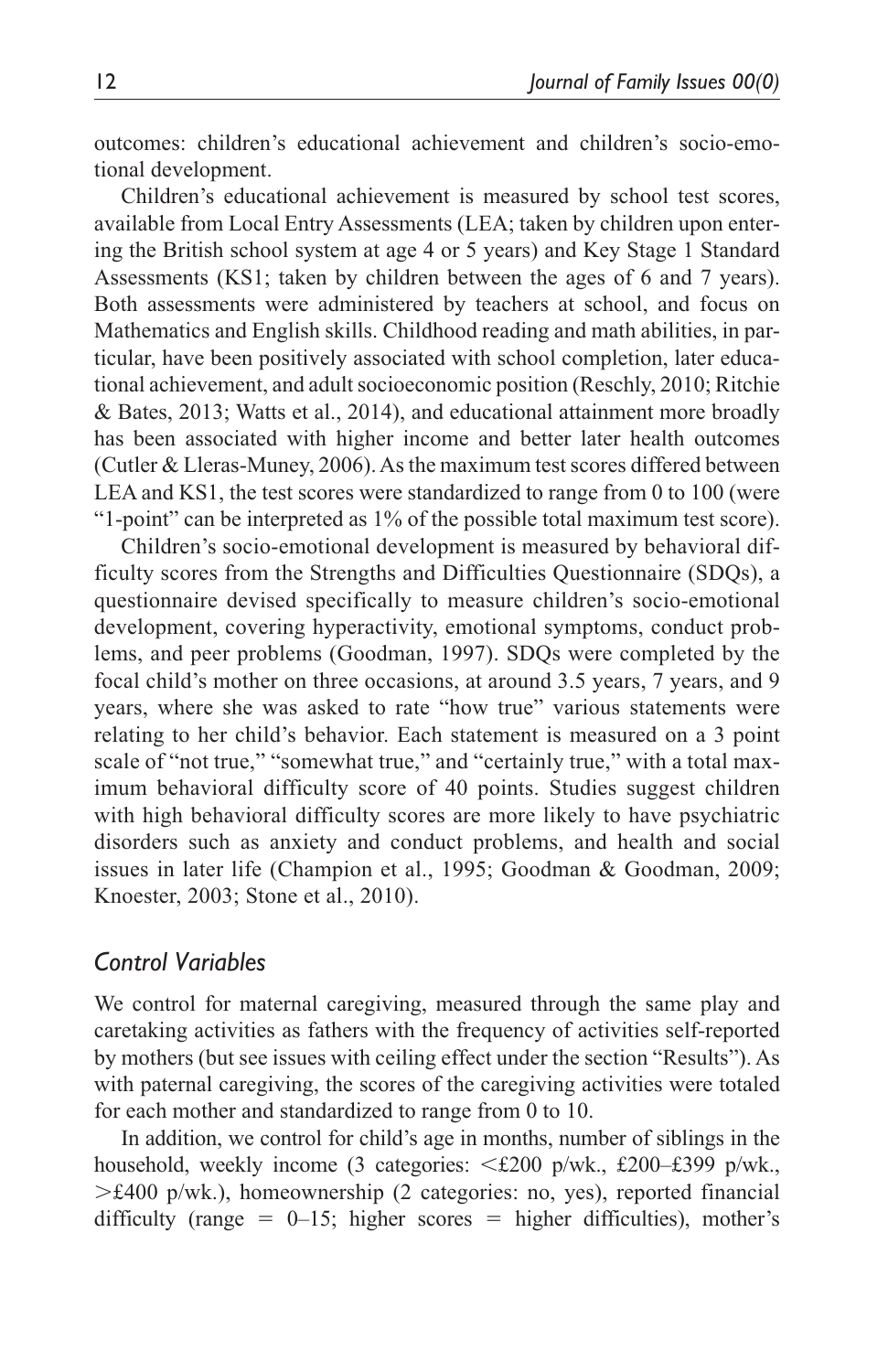employment (2 categories: employed, not in paid employment), and father's employment (2 categories: employed, not in paid employment), mother's highest qualification at the time of birth (3 categories: O-level and equivalents, A-levels, degree), father's highest qualification at time of birth (3 categories: O-level and equivalents, A-levels, degree), mother's age at time of birth (years), and child's ethnicity (2 categories: White, other). The descriptive statistics for all variables used in the presented analyses are available in Table 2.

### *Analyses*

First, we tested whether differences in paternal caregiving by children's sex existed throughout early childhood in our specific ALSPAC sample of stable, two-parent households with biological parents. For comparison, we carried out multilevel linear regression (random-intercept) models for maternal caregiving and paternal caregiving separately, with children's reported sex, child's estimated age in months, and question type (subjective or objective scale) as independent variables. This method means we are able to model repeated measures of parental caregiving through time (Level 1) while taking account of the repeated nature of measurements which cluster within each parent (Level 2).

This was followed by multilevel regression models to investigate the associations between paternal caregiving throughout early childhood and the children's outcomes, with measurements as Level 1 and child as Level 2. To minimize the effects of reverse causality, we lagged the caregiving scores in all analyses. This means that the reported child outcomes are predicted by caregiving scores from the previous wave (i.e., caregiving at 42 and 65 months used to predict test scores at 55 and 88 months; caregiving at 38 and 65 months used to predict total difficulty scores at 42, 81, and 116 months). Previous studies have shown that attrition and non-response in ALSPAC are higher for households with younger mothers, those from lower socialeconomic positions, those with lower levels of education, and those from minority ethnic backgrounds (Boyd et al., 2013; Fraser et al., 2013). We therefore include these household and socioeconomic covariates in the model. We also include parental employment status and number of focal child's siblings as covariates, as these factors are likely to be confounders.

We ran the following models based on the distribution of the dependent variables and model fit: random-intercept linear regression models for school test scores (with random-intercept term for child) and random-intercept random-slope Poisson models for behavioral difficulty score (with randomintercept term for child and random-slope term for child age). The randomslope component was added to the behavioral difficulty score model as it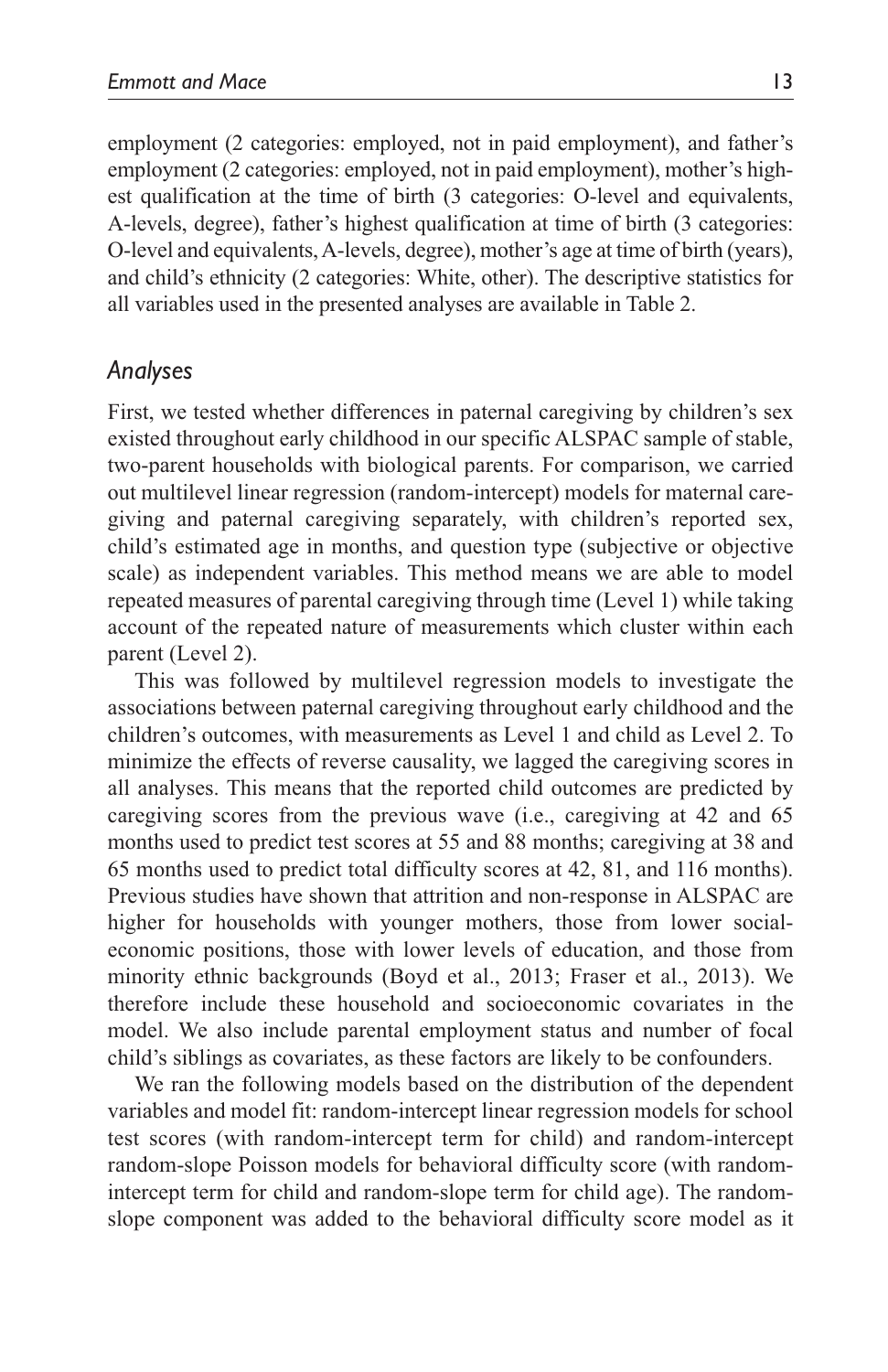improved model fit based on the AIC score ( $\triangle AIC = -753$ ), where a reduction in AIC by 3 or more points is broadly taken as evidence that it is a betterfit model (Burnham & Anderson, 2002). To test for the sex-dependent effects of paternal caregiving, we carried out interactions between paternal caregiving and sex of child. For comparison, we also tested for sex-dependent effects for maternal caregiving. All models were estimated using the lme4 package (Bates et al., 2015) in R v3.5.1.

## **Results**

### *Preliminary Analysis: Patterns of Caregiving by Children's Sex*

Our study is based on the assumption that there is a sex-difference in paternal caregiving in the UK. Before our main analyses, we test this assumption in our sample of stable, two-parent families. We carry out random-intercept linear regressions to test the associations between paternal caregiving, children's sex, and children's age in months. For comparison, we also explore sex-biases in maternal caregiving, and we control for question type (subjective or objective measures of caregiving). We examined whether interaction terms between child's sex and child's age improved model fit based on changes to the AIC score, taking a reduction in AIC by 3 or more points to indicate a better-fit model (Burnham & Anderson, 2002). An interaction term between child's sex and age for paternal caregiving improved model fit  $(\Delta AIC = -37.1$  points) but an interaction term did not improve model fit for maternal caregiving ( $\triangle AIC = +13.4$  points).

Table 3 displays our final models for paternal caregiving and maternal caregiving. Overall, our models predict that the mean paternal caregiving score at zero months of age is lower than the mean maternal caregiving score (predicted paternal caregiving at age  $0 = 6.57/10$ ; predicted maternal caregiving at age  $0 = 8.17/10$ ). Between individual parents, paternal caregiving levels vary more than maternal caregiving, as evidenced in the intercept variance (paternal caregiving intercept variance  $= 1.41$ ; maternal caregiving intercept variance  $= 0.55$ ).

Our final models suggest that paternal caregiving declines faster as children age compared to maternal caregiving, and this decline in paternal caregiving is steeper for girls than boys. In contrast, maternal caregiving levels are higher for girls than boys (Table 3). Figure 1 displays the predicted paternal and maternal caregiving by sex and child's age (note that the y-axis range varies between the two graphs to facilitate interpretation). This supports previous findings on a similar sample of ALSPAC families by Lawson and Mace (2009), where they found a son-bias in paternal caregiving as children became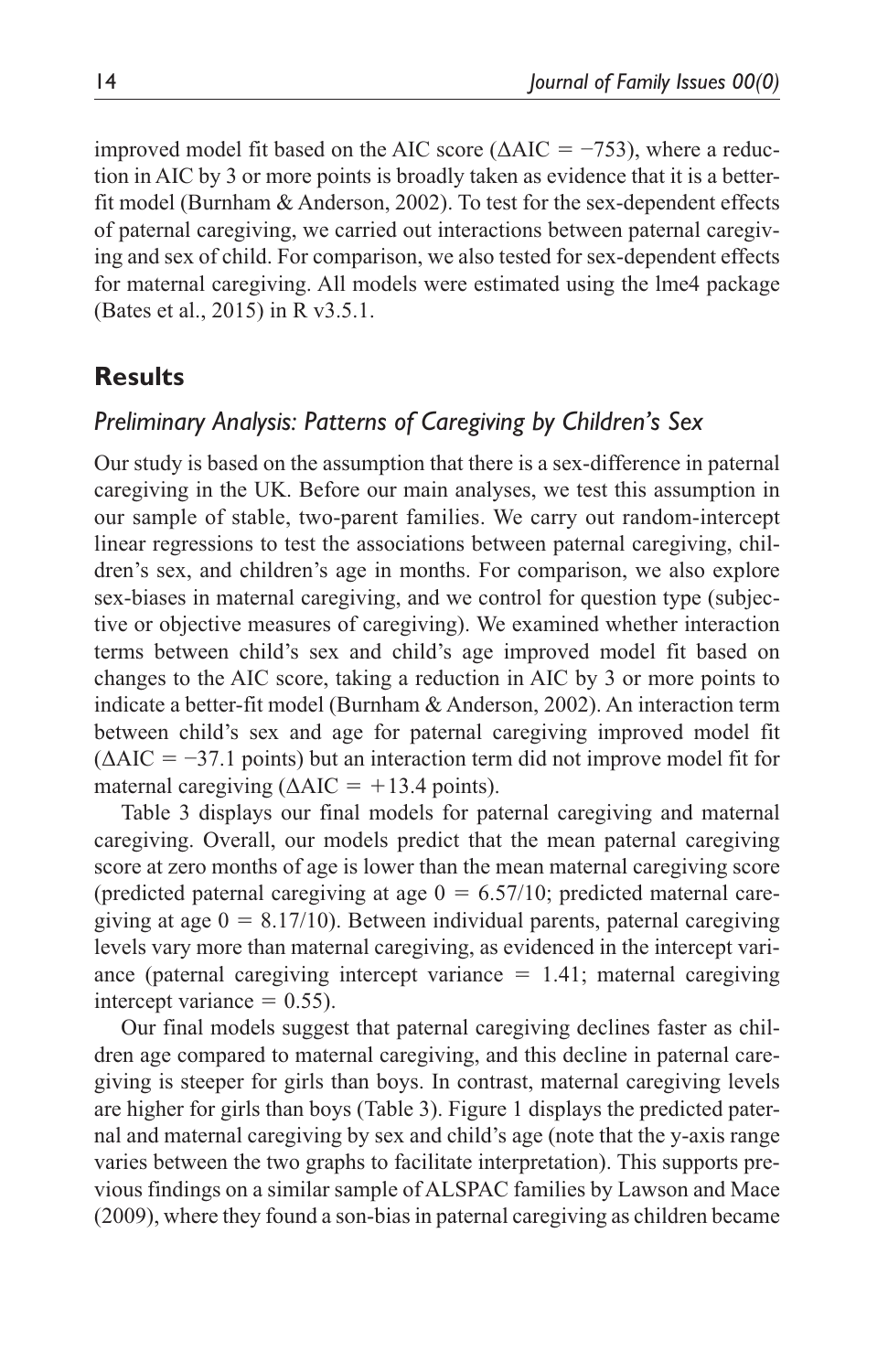| <b>Table 3, Naviet Proprietation is the construction of the California Constitution of the California Constitution in the California of the California of the California California California California California California </b><br>2. The 95% Confidence Intervals (Cls) are Bootstrapped (Percentile Bootstrap). |          |                           |                          |          |                           |                          |
|------------------------------------------------------------------------------------------------------------------------------------------------------------------------------------------------------------------------------------------------------------------------------------------------------------------------|----------|---------------------------|--------------------------|----------|---------------------------|--------------------------|
|                                                                                                                                                                                                                                                                                                                        |          | Paternal Caregiving Score |                          |          | Maternal Caregiving Score |                          |
|                                                                                                                                                                                                                                                                                                                        | ≏        | SE                        | 95% CI                   | ≃        | SE                        | 95% CI                   |
| Intercept                                                                                                                                                                                                                                                                                                              | 6.572    | 0.021                     | 6.527, 6.614             | 8.174    | 0.014                     | 8.146, 8.199             |
| Sex of child                                                                                                                                                                                                                                                                                                           |          |                           |                          |          |                           |                          |
| Male (ref)                                                                                                                                                                                                                                                                                                             |          |                           | $\overline{\phantom{a}}$ |          |                           | $\overline{\phantom{a}}$ |
| Female                                                                                                                                                                                                                                                                                                                 | 0.057    | 0.030                     | 0.002, 0.122             | 0.062    | 0.017                     | 0.030, 0.101             |
| Child age (months)                                                                                                                                                                                                                                                                                                     | $-0.017$ | 0.000                     | $-0.017, -0.016$         | $-0.008$ | 0.000                     | $-0.008, -0.008$         |
| Sex of child X child age                                                                                                                                                                                                                                                                                               | $-0.003$ | 0.000                     | $-0.004, -0.002$         |          | $\overline{1}$            |                          |
| Question type                                                                                                                                                                                                                                                                                                          |          |                           |                          |          |                           |                          |
| Objective (ref)                                                                                                                                                                                                                                                                                                        |          |                           |                          |          |                           |                          |
| Subjective                                                                                                                                                                                                                                                                                                             | .287     | 0.010                     | .267, 1.307              | 0.517    | 0.008                     | 0.502, 0.531             |
| $\Psi_1$ (intercept)                                                                                                                                                                                                                                                                                                   |          | 1.414                     |                          |          | 0.548                     |                          |
| $\mathbf{\Phi}$                                                                                                                                                                                                                                                                                                        |          | 0.946                     |                          |          | 0.693                     |                          |
| N observations                                                                                                                                                                                                                                                                                                         |          | 47,524                    |                          |          | 47,828                    |                          |
| N parents                                                                                                                                                                                                                                                                                                              |          | 9,972                     |                          |          | 9,972                     |                          |
|                                                                                                                                                                                                                                                                                                                        |          |                           |                          |          |                           |                          |

Table 3. Random-intercent Regressions on Paternal and Maternal Caregiving, with Survey Wave as Level | and Patern ID as Level **Table 3.** Random-intercept Regressions on Paternal and Maternal Caregiving, with Survey Wave as Level 1 and Parent ID as Level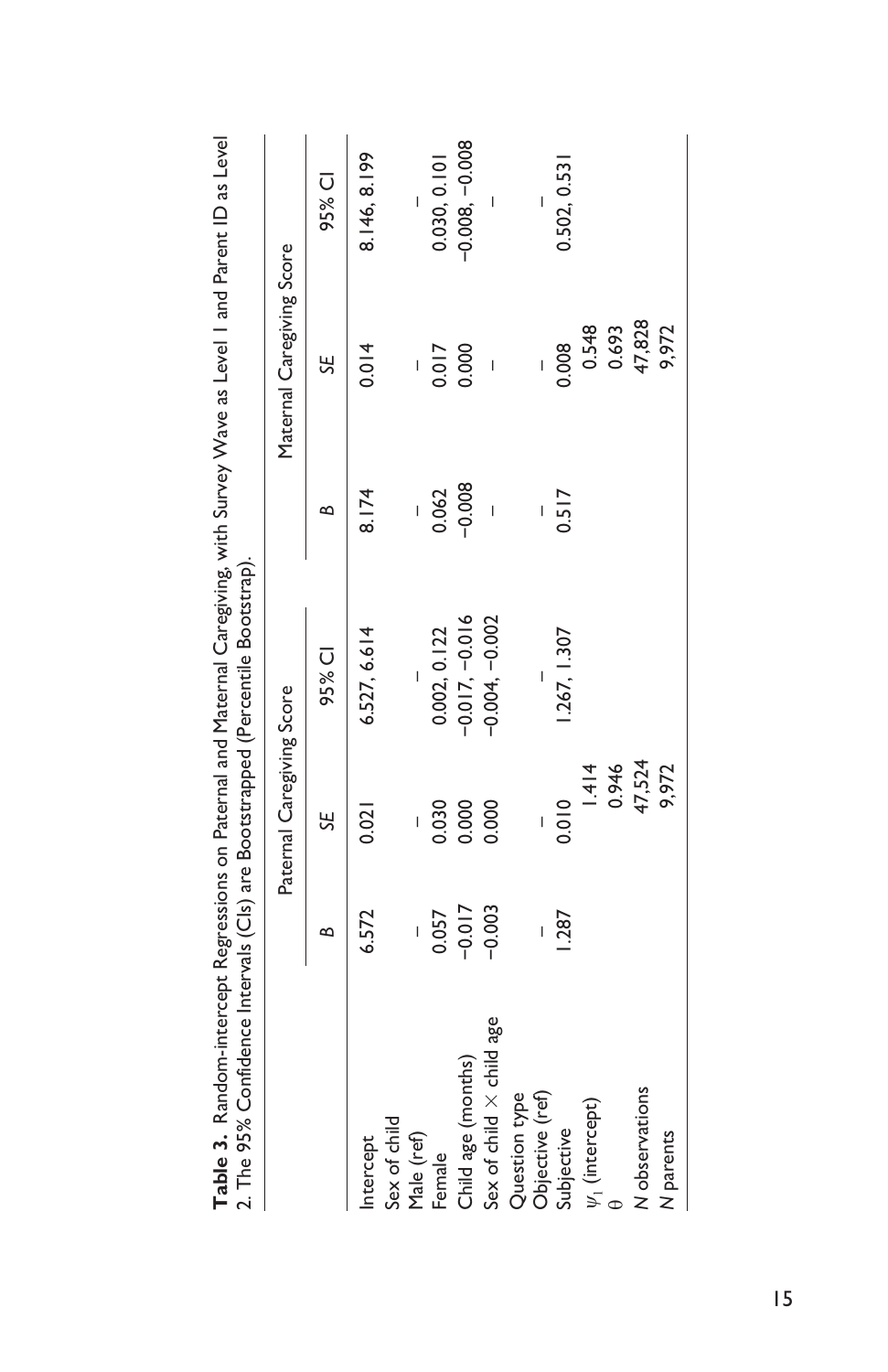

**Figure 1.** Predicted (A) parental and (B) maternal caregiving by children's sex and age. *Notes*. The y-axis range varies between paternal and maternal caregiving to facilitate comparability. Plots were created using the sjPlot package (Lüdecke, 2018) in R.

older and a daughter bias in maternal caregiving. Overall, our results replicate previous findings of son-biased paternal caregiving in our particular sample of stable, two-parent households with biological parents.

We also note that maternal caregiving scores in our data are distributed at the upper end of the scale, with relatively smaller variation compared to paternal caregiving scores (see *parental caregiving*, Table 2). This suggests that most mothers in our eligible sample are investing very highly within the constraints of the measurement scale: In our data, 31% of maternal caregiving scores were above 9 (out of 10). Focusing specifically on maternal caregiving of infants (6 months of age), 58% of mothers scored 9 or above. This suggests that the maternal caregiving variables in the ALSPAC data may suffer from a ceiling effect, at least for our subsample of stable two-parent families. We are therefore less likely to find a large effect of maternal caregiving on child outcomes in our analyses. Nonetheless, we include maternal caregiving in our models as a point of comparison to paternal caregiving.

## *Paternal Caregiving and Child Outcomes*

We hypothesize that the sex-differences in paternal caregiving may, at least in part, be explained by sex-differences in the returns to paternal caregiving in terms of children's outcomes. To test this, we carried out random-intercept regression models for school test scores and random-intercept random-slope Poisson regression models for behavioral difficulty scores. Interaction terms between paternal caregiving and sex of child were added to each model.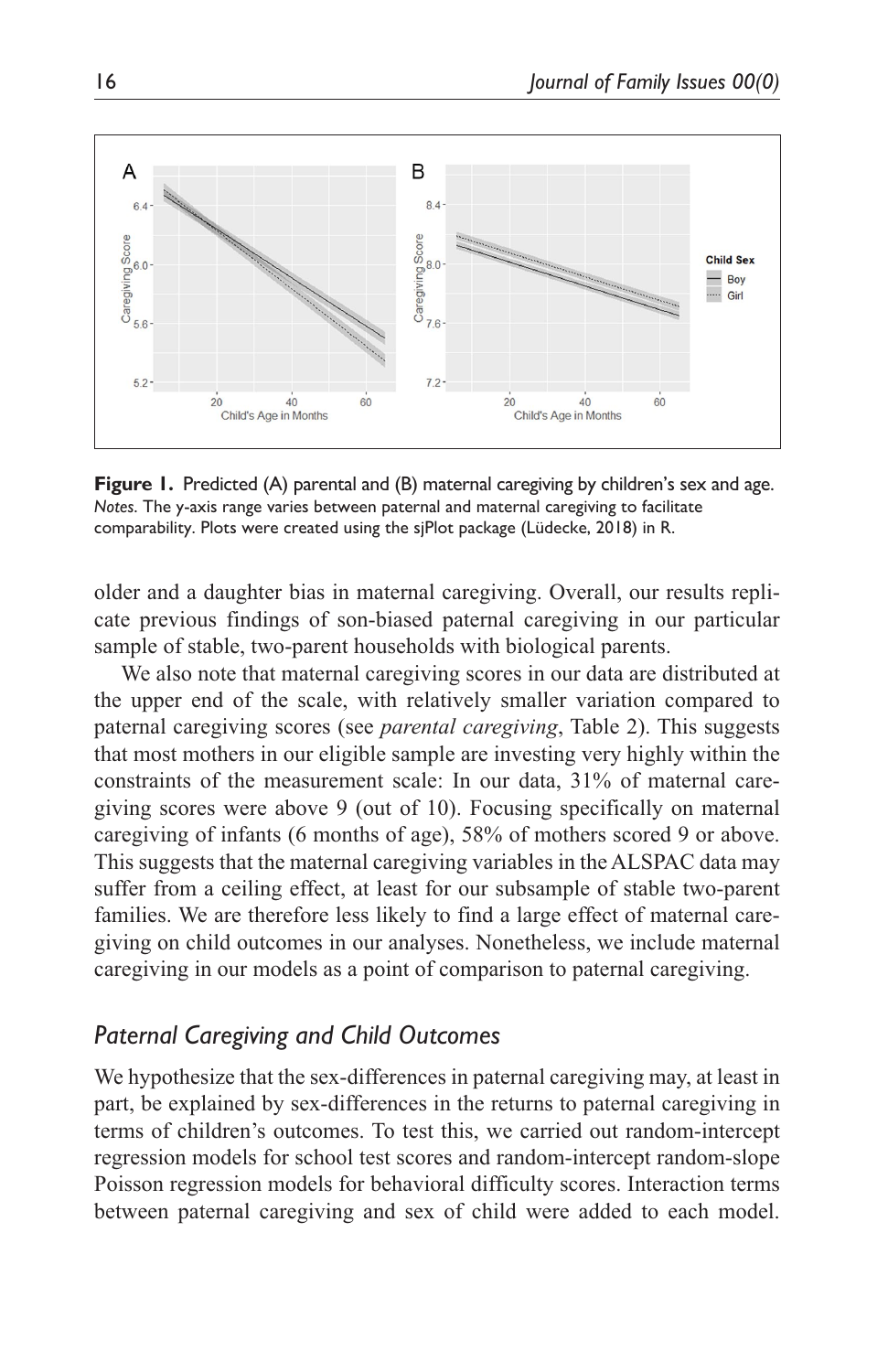|                                              |          | School                         |                  |       |                                                                                                                                                                                                                                                                                                                                                                                  |
|----------------------------------------------|----------|--------------------------------|------------------|-------|----------------------------------------------------------------------------------------------------------------------------------------------------------------------------------------------------------------------------------------------------------------------------------------------------------------------------------------------------------------------------------|
|                                              |          | Test Score                     |                  |       | <b>Behavioral Difficulty Score</b>                                                                                                                                                                                                                                                                                                                                               |
|                                              |          | Random-intercept<br>Regression |                  |       | Random-intercept Random-<br>slope Poisson Regression                                                                                                                                                                                                                                                                                                                             |
|                                              | œ        | SE                             | 95% CI           | IRR   | 95% CI                                                                                                                                                                                                                                                                                                                                                                           |
| Paternal caregiving score<br>(mean-centered) | 1.914    | 0.288                          | 1.362, 2.528     | 0.953 | 0.943, 0.964                                                                                                                                                                                                                                                                                                                                                                     |
| Child's sex:                                 |          |                                |                  |       |                                                                                                                                                                                                                                                                                                                                                                                  |
| Male (ref)                                   |          |                                |                  | I     |                                                                                                                                                                                                                                                                                                                                                                                  |
| Female                                       | 6.486    | 0.501                          | 5.546, 7.534     | 0.889 | 0.866, 0.912                                                                                                                                                                                                                                                                                                                                                                     |
| Paternal caregiving score X sex:             |          |                                |                  |       |                                                                                                                                                                                                                                                                                                                                                                                  |
| $\times$ Male (ref)                          |          |                                |                  | Ï     | I                                                                                                                                                                                                                                                                                                                                                                                |
| X Female                                     | $-1.140$ | 0.382                          | $-1.910, -0.432$ |       |                                                                                                                                                                                                                                                                                                                                                                                  |
| Maternal caregiving score                    | 0.455    | 0.268                          | 0.026, 1.008     | 0.945 | 0.931, 0.959                                                                                                                                                                                                                                                                                                                                                                     |
| (mean-centered)                              |          |                                |                  |       |                                                                                                                                                                                                                                                                                                                                                                                  |
| Child's age <sup>a</sup>                     | 1.275    | 0.065                          | 1.148, 1.413     | 0.947 | 0.944, 0.950                                                                                                                                                                                                                                                                                                                                                                     |
| School assessment type:                      |          |                                |                  |       |                                                                                                                                                                                                                                                                                                                                                                                  |
| Local entry (ref)                            |          |                                |                  | I     | $\begin{array}{c} \rule{0pt}{2.5ex} \rule{0pt}{2.5ex} \rule{0pt}{2.5ex} \rule{0pt}{2.5ex} \rule{0pt}{2.5ex} \rule{0pt}{2.5ex} \rule{0pt}{2.5ex} \rule{0pt}{2.5ex} \rule{0pt}{2.5ex} \rule{0pt}{2.5ex} \rule{0pt}{2.5ex} \rule{0pt}{2.5ex} \rule{0pt}{2.5ex} \rule{0pt}{2.5ex} \rule{0pt}{2.5ex} \rule{0pt}{2.5ex} \rule{0pt}{2.5ex} \rule{0pt}{2.5ex} \rule{0pt}{2.5ex} \rule{0$ |
| Key Stage                                    | $-0.362$ | 0.394                          | $-1.003, 0.436$  | I     | $\mathbf{I}$                                                                                                                                                                                                                                                                                                                                                                     |

**Table 4.** Results of Final Multilevel Models for School Test Score and Behavioral Difficulty Score. The 95% CIs are Bootstrapped ċ  $\bar{\zeta}$ nra/ É C J ś  $\mathcal{L}$ l, ċ  $\overline{c}$ Ë C ï Ė ï  $\ddot{\phantom{0}}$ ť ł, l C ł, į Ė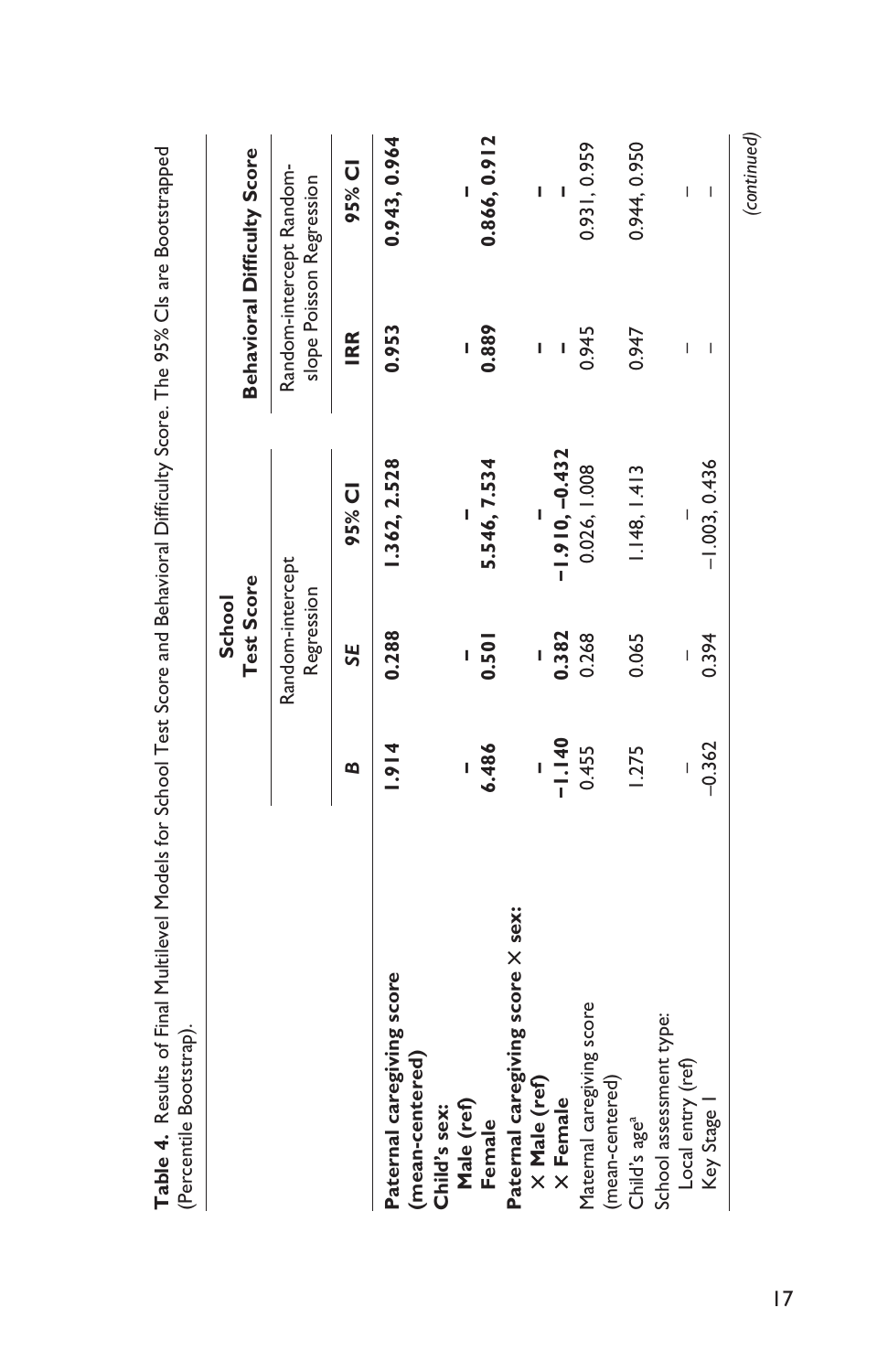|                                                                     |       | Test Score<br>School           |                 |                | <b>Behavioral Difficulty Score</b>                   |
|---------------------------------------------------------------------|-------|--------------------------------|-----------------|----------------|------------------------------------------------------|
|                                                                     |       | Random-intercept<br>Regression |                 |                | Random-intercept Random-<br>slope Poisson Regression |
|                                                                     | ∞     | SE                             | 95% CI          | IRR            | 95% CI                                               |
| Mother's age at birth (years; mean-centered)<br>Father's education: | 0.063 | 0.061                          | $-0.047, 0.192$ | 0.993          | 0.991,0.997                                          |
| O-level (ref)                                                       |       | I                              |                 | Ï              |                                                      |
| A-level                                                             | 2.145 | 0.583                          | 0.711, 3.247    | 0.969          | 0.930, 1.011                                         |
| Degree                                                              | 6.857 | 0.833                          | 5.211, 8.458    | 0.968          | 0.926, 1.010                                         |
| Mother's education:                                                 |       |                                |                 |                |                                                      |
| O-level (ref)                                                       |       | $\overline{1}$                 |                 | $\overline{1}$ |                                                      |
| A-level                                                             | 3.008 | 0.608                          | 846, 4.312      | 0.945          | 0.909, 0.985                                         |
| Degree                                                              | 6.570 | 0.903                          | 4.776, 8.374    | 0.922          | 0.889, 0.961                                         |
| Father's employment status:                                         |       |                                |                 |                |                                                      |
| Not in paid employment (ref)                                        |       |                                |                 |                |                                                      |
| Employed                                                            | 2.424 | 0.990                          | 0.581, 4.380    | 0.980          | 0.940, 1.028                                         |
| Mother's employment status:                                         |       |                                |                 |                |                                                      |
| Not in paid employment (ref)                                        |       | 0.468                          |                 |                |                                                      |
| Employed                                                            | 0.152 |                                | $-0.767, 1.126$ | 0.981          | 0.961, 1.000                                         |
| Child's ethnicity:                                                  |       |                                |                 |                |                                                      |
| White (ref)                                                         |       |                                |                 | Ī              |                                                      |
| Other                                                               | 0.594 | 1.622                          | $-2.439, 3.575$ | 1.079          | 1.016, 1.193                                         |
|                                                                     |       |                                |                 |                | (continued)                                          |

Table 4. (continued) **Table 4. (continued)**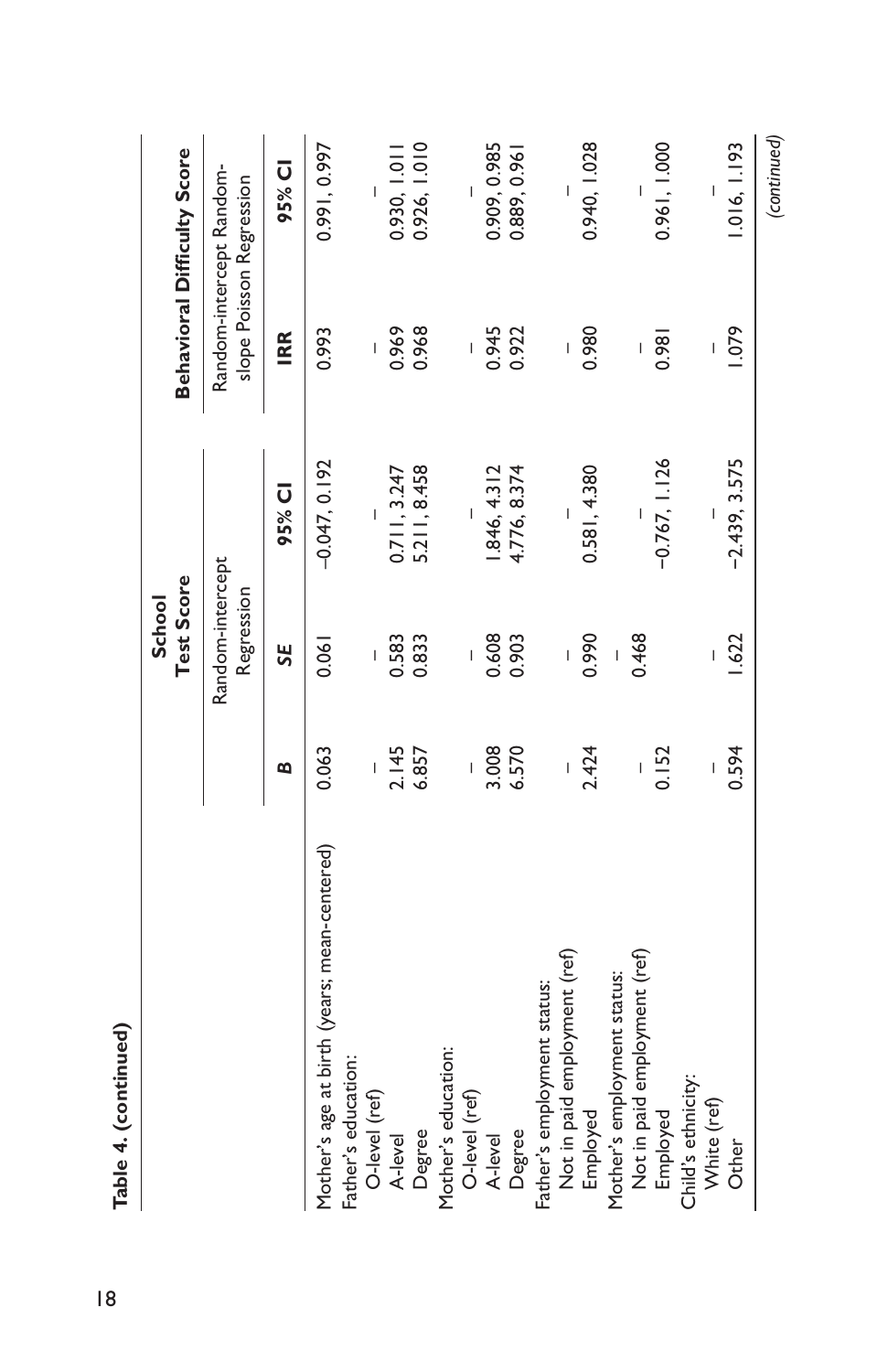|                               |                          | Test Score<br>School           |                  |       | <b>Behavioral Difficulty Score</b>                   |
|-------------------------------|--------------------------|--------------------------------|------------------|-------|------------------------------------------------------|
|                               |                          | Random-intercept<br>Regression |                  |       | Random-intercept Random-<br>slope Poisson Regression |
|                               | ø                        | <b>SE</b>                      | 95% CI           | IRR   | 95% CI                                               |
| Number of siblings            | $-1.208$                 | 0.271                          | $-1.754, -0.652$ | 0.962 | 0.951, 0.975                                         |
| Weekly income:                |                          |                                |                  |       |                                                      |
| $<$ £200 p/wk (ref)           |                          |                                |                  |       | 0.935, 1.002                                         |
| £200-£399 p/wk                | 2.904                    | 0.859                          | 1.195, 4.470     | 0.964 | 0.924, 0.998                                         |
| $>$ £400 p/wk                 |                          | 0.966                          | 3.180, 6.876     | 0.957 |                                                      |
| Homeownership:                |                          | Ī                              |                  |       |                                                      |
| No (ref)                      | $\overline{\phantom{a}}$ | 0.901                          |                  | Ī     |                                                      |
| Yes                           | 5.522                    |                                | 3.885, 7.287     | 0.981 | 0.944, 1.019                                         |
| Financial difficulty          | $-0.060$                 | 0.079                          | $-0.222, 0.082$  | 010.1 | 1.007, 1.013                                         |
| Intercept <sup>b</sup>        | 51.778                   | 1.315                          | 49.394, 54.308   | 9.813 | 9.301, 10.495                                        |
| $\psi_1$ (Intercept)          |                          | 156.9                          |                  |       | 0.137                                                |
| $\psi_2$ (Slope: Child's age) |                          | $\overline{\phantom{a}}$       |                  |       | 0.003                                                |
|                               |                          | 162.3                          |                  |       |                                                      |
| N observations                |                          | 6,893                          |                  |       | 14,521                                               |
| N children                    |                          | 4,711                          |                  |       | 6,699                                                |

**Table 4. (continued)**

Table 4. (continued)

Notes. For the "school test score" model, "child's age" is modeled in *months* and mean-centered for each survey wave as it correlates with "school<br>assessment type." For the "behavioral difficulty score" model, "child age" when "child age" was entered in months).<br>"For the "behavioral difficulty score" model, the intercept is not the "incidence rate ratio" (IRR) but the predicted average behavioral difficulty score.<br>"For the "behavioral diffi assessment type." For the "behavioral difficulty score" model, "child age" is modeled in *years* and centered at 3 years (due to convergence issues when "child age" was entered in months).

bFor the "behavioral difficulty score" model, the intercept is not the "incidence rate ratio" (IRR) but the predicted average behavioral difficulty score.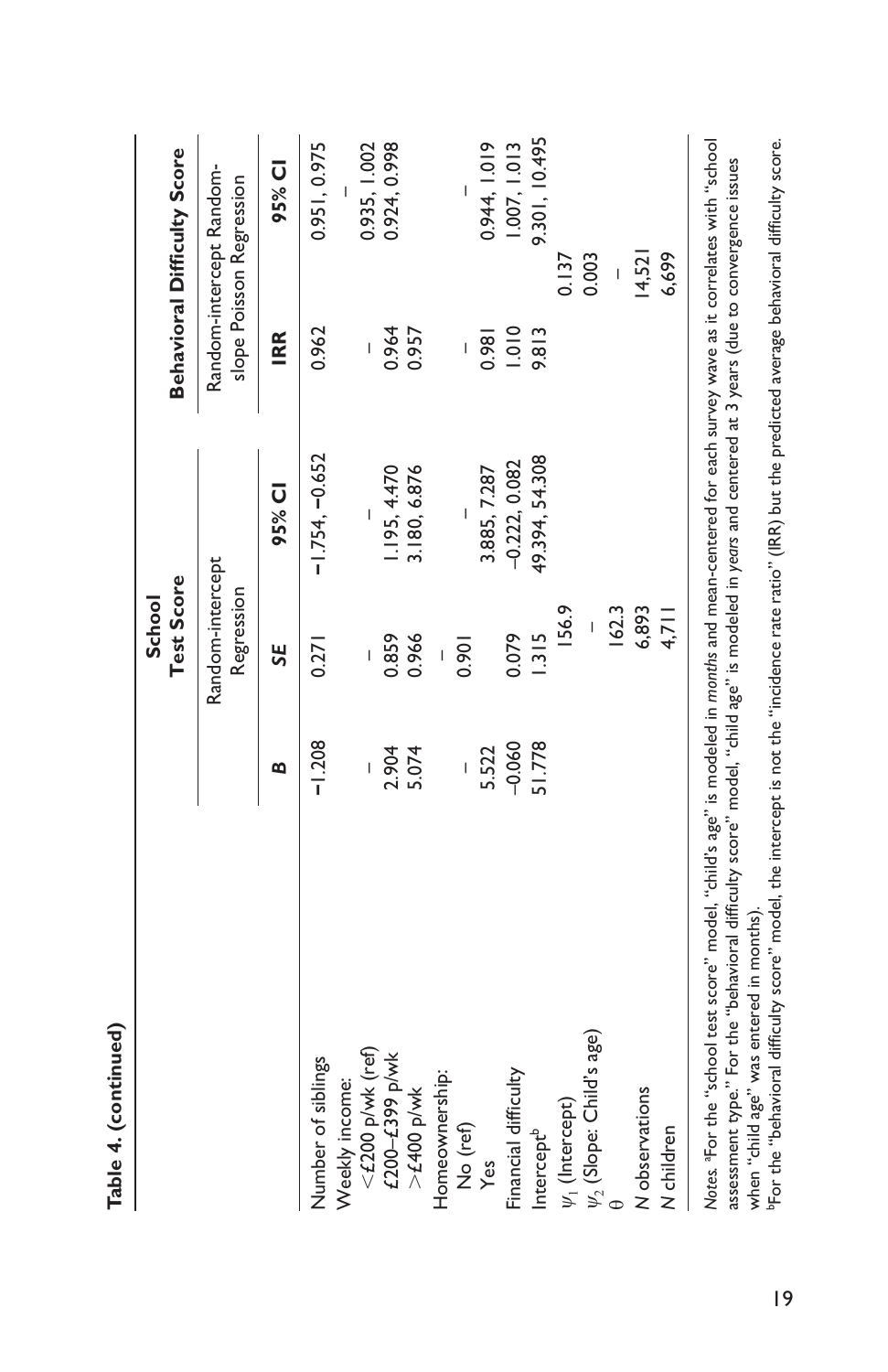

**Figure 2.** Predicted school test scores by paternal caregiving score and sex of focal child.

*Note.* Plots were created using the sjPlot package (Lüdecke, 2018) in R.

Interaction terms between maternal caregiving and sex of child were also added, as comparison. Interaction terms were only kept in the final model if it reduced the AIC score by 3 or more points, indicating a better-fit model (Burnham & Anderson, 2002). The final models for school test scores and behavioral difficulty sore are displayed in Table 4.

For school test score, an addition of an interaction term between paternal caregiving and sex of child reduced the model AIC score by 6.8 points (results not shown), indicating that it may be a better-fit model compared to the original model. Interactions between maternal caregiving and sex of child did not improve model fit and increased the AIC score ( $\triangle AIC = +1.1$ ; results not shown).

Plotting of the interaction term between paternal caregiving and sex of child shows that higher paternal caregiving leads to higher test scores for both sexes. However, this effect is greater for boys, where paternal care has a relatively larger positive effect on boys than girls (Figure 2). For boys, a 1-point increase in paternal caregiving is associated with an average of 1.914 point increase in school test scores. For girls, a 1-point increase in paternal caregiving is associated with an average of 0.774 point increase in school test scores. Given that boys tend to score lower in school tests than girls, our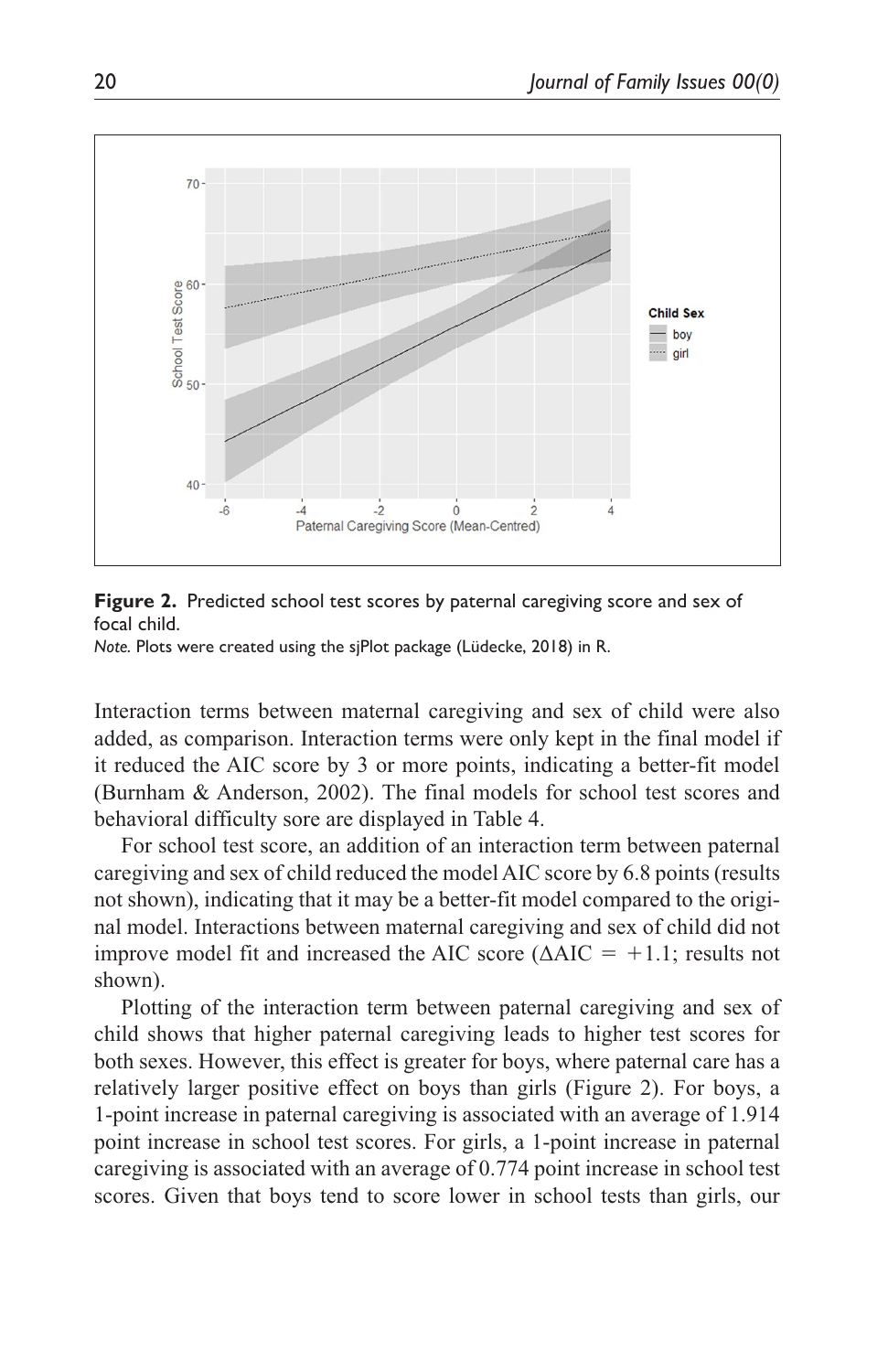model suggests that the gender-gap in test scores is narrower for children whose fathers provide higher levels of direct care. Overall, our results suggest that paternal caregiving is associated with higher school test scores but this association is stronger for boys.

For behavioral difficulty score, the interaction term between paternal and maternal caregiving and sex of child did not substantially improve model fit  $(\Delta AIC = +1.9 \text{ points and } \Delta AIC = -0.3 \text{ points, respectively})$ , meaning the association between caregiving and children's behavioral difficulties are unlikely to meaningfully vary by sex in our data. Nevertheless, our result suggests that higher levels of paternal caregiving are associated with lower behavioral difficulties, where a 1-point increase in paternal caregiving was associated with an average of 4.7% reduction in behavioral difficulty score. Similarly, a 1-point increase in mother sore is associated with a 5.5% reduction in behavioral difficulty score.

## **Discussion**

In the current study, we investigated the possible effects of paternal caregiving on child outcomes in a UK sample and explored whether this is dependent on child's sex. Previous studies on fathers in Western populations have tended to focus on father absence or fathering relationships/attitudes. Here we investigated the association between paternal direct caregiving behavior throughout early childhood and child outcomes, providing additional evidence around the importance of father involvement in stable two-parent families in England.

Controlling for household and parental characteristics, we found that paternal caregiving predicted higher test scores and lower behavioral difficulty scores for both boys and girls. This is in line with previous studies suggesting that paternal caregiving has beneficial effects on child development in Western contexts (e.g., Jeynes, 2014; Sarkadi et al., 2008). However, the positive association between paternal caregiving and school test scores was stronger for boys: Both boys and girls achieved relatively similar levels of test scores when paternal caregiving was high but boys who experienced less paternal caregiving had notably lower school test scores compared to girls. Our results suggest that a lack of paternal caregiving may have greater detrimental effects on the educational outcomes of boys in our UK sample. While the exact mechanisms behind these findings are unclear, previous studies have found that parental involvement is positively associated with student motivation (Gonzalez-DeHass et al., 2005), and the association between parental involvement and children's educational outcomes may be mediated by children's own perception of competence (Topor et al., 2010). Given that boys tend to have lower student motivation than girls (such as less focus and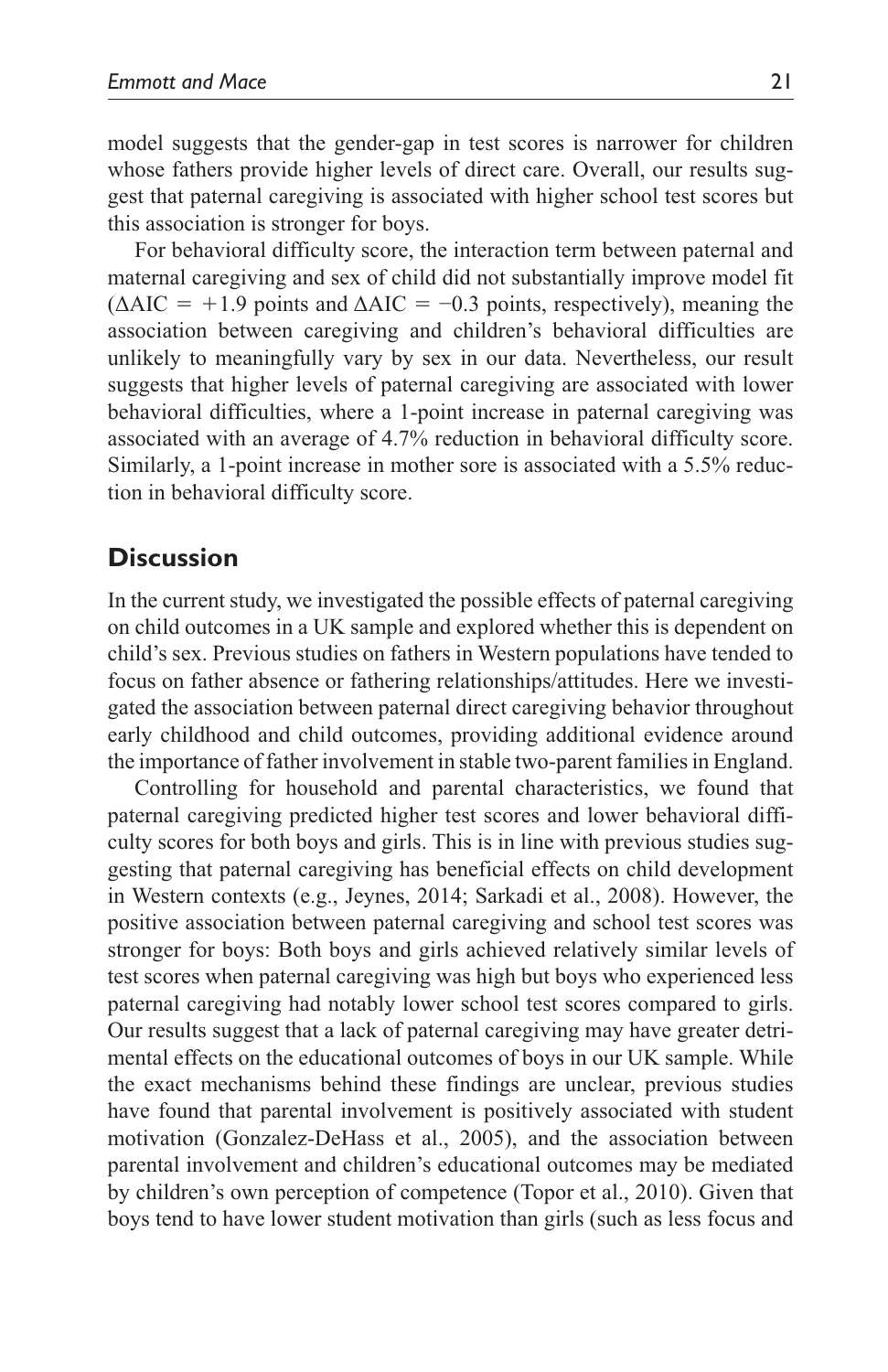persistence; Martin, 2004), it is possible that paternal caregiving has a stronger influence on improving such pathways for boys. Overall, our findings are in line with the broader discussion around the "greater vulnerability" of boys, where boys are thought to be more sensitive to stressful environments and require greater levels of parental investments to achieve better outcomes (Amato & Keith, 1991).

Contrary to our hypothesis, we did not find evidence of sex-differences between paternal caregiving and children's behavioral difficulties in our data. While the reasons behind this null result are unclear, we note that previous studies which found sex-dependent associations between father absence/ involvement and behavioral difficulties in the U.S. samples focused on adolescent outcomes (e.g., Carlson, 2006; Cobb-Clark & Tekin, 2014), and emerging evidence suggests adolescence is a particularly important period for socio-emotional development (Blakemore & Mills, 2014; Steinberg, 2005). Therefore, one possibility is that the effects of paternal caregiving on socio-emotional outcomes do not differ by sex in childhood but manifests itself in adolescence. As our study focused on early childhood (before age 10), it is possible that our sample of children was too young to observe any sex-differences in the associations between paternal caregiving and behavioral difficulties.

Finally, despite sex-differences in the reported patterns of maternal caregiving in our data, we found no evidence of sex-differences in the associations between maternal caregiving and behavioral difficulty scores despite daughter-biases in maternal investments. This may be due to the ceiling effect of our maternal caregiving measure, therefore we advise caution around inference.

Taken together, our study adds to the current limited evidence around potential sex-differences in the association between direct caregiving by fathers and children's outcomes in the UK. Taking an HBE approach, we hypothesized that the well-evidenced son-biases in fathering across the United States/Western European populations may be driven by differential fitness returns to parental investment (as measured by child quality), where paternal caregiving is more beneficial to sons than daughters. Our hypothesis was partially supported, where low paternal caregiving had a greater detrimental effect on the school test scores of boys than girls, meaning the marginal fitness returns to paternal direct investments may be higher when investing in sons.

Biases in paternal caregiving and son-preferences tend to be explored in terms of sociocultural norms (e.g., Braun et al., 2011; Bulanda, 2004). We suggest that such norms may be embedded within a socioecological system where fathers who preferentially invest in sons receive "greater payoffs." Given the complexities of human behavior, however, it is unlikely that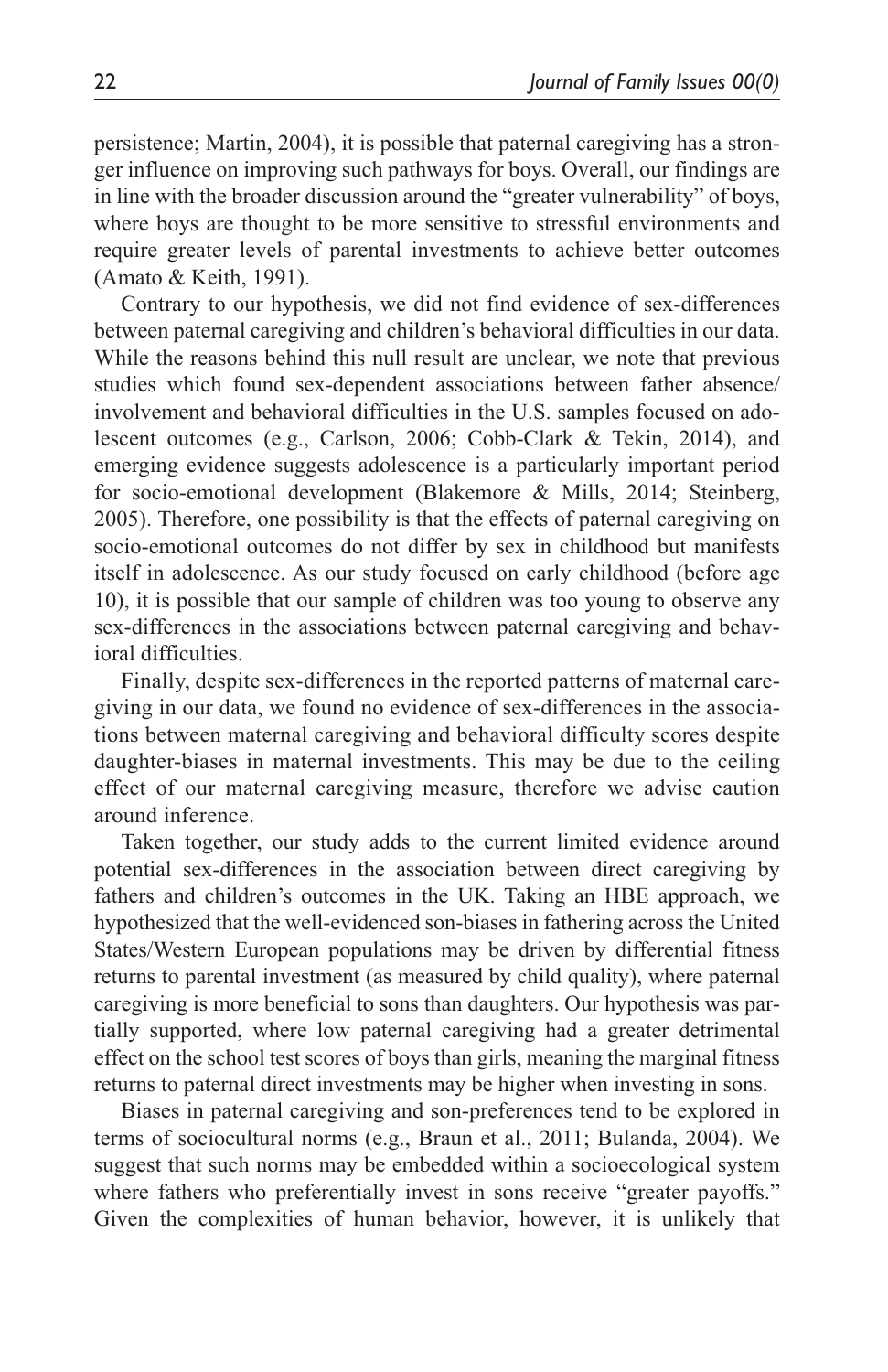sex-differences in educational attainment is the only or primary driver for the son-bias in paternal caregiving. Rather, differences in the returns to caregiving may act as an *additional factor* influencing fathering within the broader bio-social pathways in Western populations: Societal biases which lead to son-preferences may emerge from, and/or are reinforced by, sex-differences in the benefits of paternal care.

### *Limitations*

We highlight several limitations: First, the current study focuses on the possible impact of paternal caregiving within relatively stable two-parent households, where biological fathers and biological mothers are both consistently present. This sample is therefore likely to capture a particular sub-population of parents and children in the ALSPAC data. Our study does not address the impact of paternal caregiving from non-resident fathers, and it is unclear whether there is a difference in the effects of paternal care on child development by household stability. Second, our ALSPAC sample is from a relatively ethnically and culturally homogenous area in South West England, with 95% of the children in the final sample reported as being White. As gender-roles and sociocultural contexts can vary by ethnicity (Harris, 1994), the "payoffs" of fathering may also differ—meaning we cannot be confident that the identified association between paternal caregiving and child outcomes will be present among households with other cultural backgrounds. Third, as highlighted earlier, our current data likely suffer from a ceiling effect regarding maternal caregiving. We therefore call for caution regarding the interpretation of our findings around maternal caregiving and children's outcomes. Fourth, our measure of caregiving is derived from the frequency of various caregiving and play activities as reported by the mother and is subject to maternal response bias. We note that measuring activity frequency rather than perceived caregiving quality may mitigate some bias, and we control for possible confounders which may influence over—or under-reporting of paternal activities. Finally, we do not know how our caregiving measure relates to caregiving quality, parenting style differences, and time investments. For instance, reading a book to a child every day could equally be a 5 minutes of daily reading with minimal engagement between parent and child or 30 minutes of daily reading with active teaching.

Our findings may be strengthened by future research which explores the costs and benefits of paternal caregiving by children's sex in different socioecological contexts. For example, are the costs and benefits of paternal caregiving in the 1990s different from the 2010s? Do they differ by household socioeconomic position? Such questions may be better addressed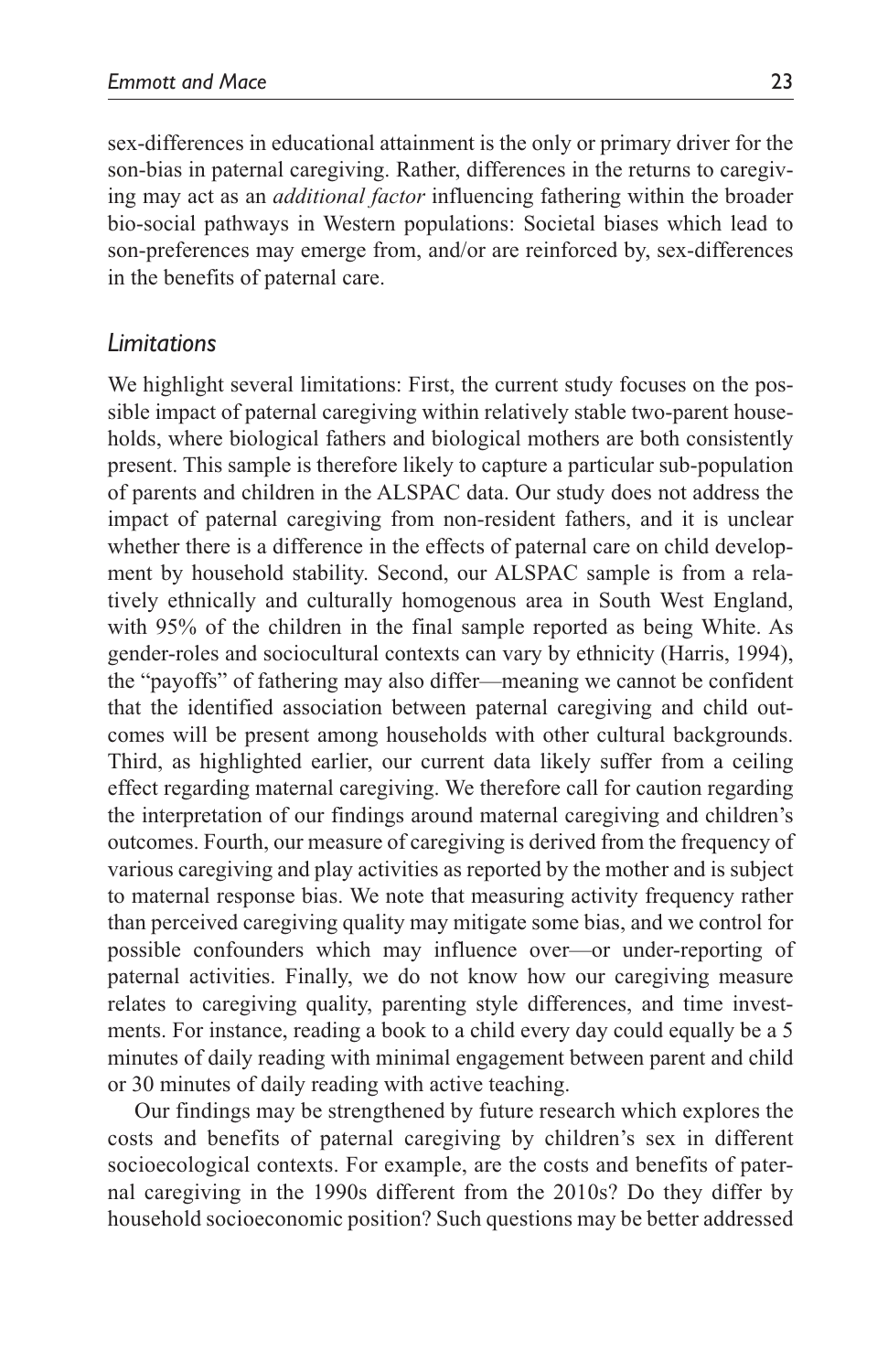by conducting within-household comparisons, investigating the effect of paternal caregiving and child outcomes between different-sex siblings (thereby addressing unobserved heterogeneity to an extent). Finally, for a holistic understanding of why fathers tend to invest more in sons over daughters in many Western contexts, there is a need to develop an in-depth understanding of the bio-social pathways between fathering and child outcomes. While our current study highlights the potential differences in the effects of paternal caregiving between boys and girls, it is not clear why this difference exists, and what impact this may have on sociocultural norms. As such, we encourage future research to consider both the costs and benefits of paternal caregiving in terms of biological fitness as well as sociocultural determinants of paternal care.

#### **Acknowledgments**

We are extremely grateful to all the families who took part in this study, the midwives for their help in recruiting them, and the whole ALSPAC team, which includes interviewers, computer, and laboratory technicians, clerical workers, research scientists, volunteers, managers, receptionists, and nurses. The UK Medical Research Council and Wellcome and the University of Bristol provide core support for ALSPAC. We would like to thank Dr. David W. Lawson for his previous work on the parenting scores used in this study, and thank our colleagues in the Human Evolutionary Ecology Group at UCL for their comments on the draft material. This publication is the work of the authors who serve as guarantors for the contents of this article and does not reflect the views of the ALSPAC executive.

#### **Declaration of Conflicting Interests**

The author(s) declared no potential conflicts of interest with respect to the research, authorship, and/or publication of this article.

## **Funding**

The author(s) disclosed receipt of the following financial support for the research, authorship, and/or publication of this article: This research was funded by the Medical Research Council and the Economic and Social Research Council (Grant number G0900207) and ERC Advanced Grant (Grant ref: AdG 249347). ALSPAC was funded by the Medical Research Council and Wellcome (Grant ref: 102215/2/13/2). The funders had no role in the study design, data collection, and analysis, decision to publish, or preparation of the manuscript.

# **ORCID iD**

Emily Emmott **D** <https://orcid.org/0000-0003-4862-179X>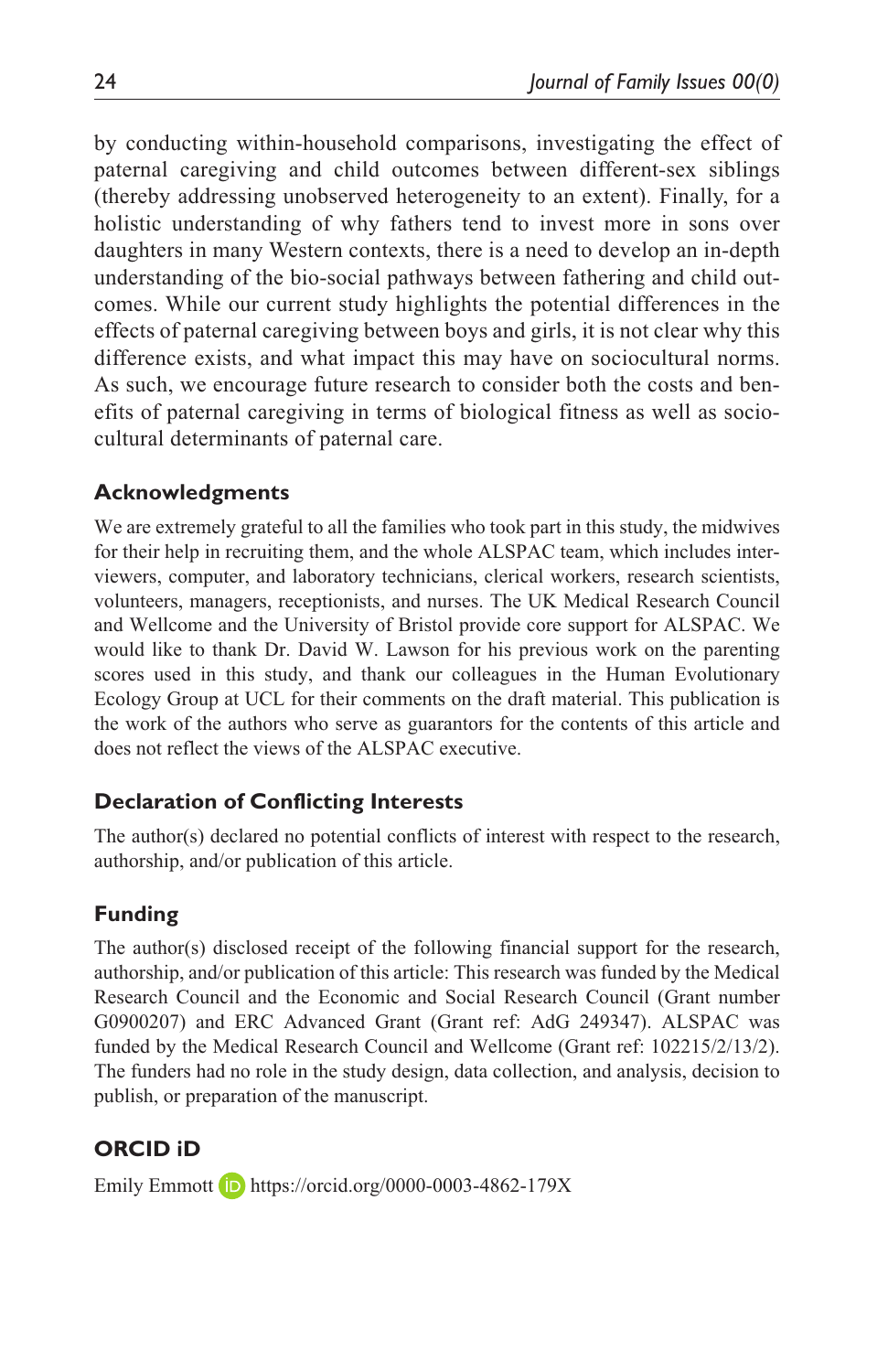#### **References**

- Amato, P. R., & Keith, B. (1991). Parental divorce and well-being of children: A meta-analysis. *Psychological Bulletin*, *110*(1), 26–48.
- Anderson, K. G., Kaplan, H., & Lancaster, J. B. (2001). *Men's financial expenditures on genetic children and stepchildren from current and former relationships* (PSC Research Report No. 01–484). University of Michigan.
- Arulampalam, W., Booth, A. L., & Bryan, M. L. (2007). Is there a glass ceiling over Europe? Exploring the gender pay gap across the wage distribution. *Industrial and Labour Relations Review*, *60*(2), 163–186.
- Atkinson, J. (2017). Shared parental leave in the UK: Can it advance gender equality by changing fathers into co-parents? *International Journal of Law in Context*, *13*(3), 356–368.
- Bates, D., Mächler, M., Bolker, B., & Walker, S. (2015). Fitting linear mixed-effects models using lme4, *Journal of Statistical Software*. [https://doi.org/10.18637/jss.](https://doi.org/10.18637/jss.v067.i01) [v067.i01](https://doi.org/10.18637/jss.v067.i01)
- Bereczkei, T., & Dunbar, R. I. M. (1997). Female-biased reproductive strategies in a Hungarian Gypsy population. *Proceedings of the Royal Society B*, *264*(1378), 17–22.
- Blakemore, S. J., & Mills, K. L. (2014). Is adolescence a sensitive period for sociocultural processing? *Annual Review of Psychology*, *65*, 187–207.
- Blau, F. D., & Kahn, L. M. (2017). The gender wage gap: Extent, trends, and explanations. *Journal of Economic Literature*, *55*(3), 789–865. [https://doi.org/10.1257/](https://doi.org/10.1257/jel.20160995) [jel.20160995](https://doi.org/10.1257/jel.20160995)
- Bonke, J., & Esping-Andersen, G. (2009). Family investments in children: Productivities, preferences, and parental child care. *European Sociological Review*, *27*(1), 43–55.
- Bono, E. D., Francesconi, M., Sacker, A., & Kelly, Y. (2016). Early maternal time investment and early child outcomes. *The Economic Journal*, *126*(596), F96– F135. <https://doi.org/10.1111/ecoj.12342>
- Boyd, A., Golding, J., Macleod, J., Lawlor, D., Fraser, A., Henderson, J., Molloy, L., Ness, A., Ring, S., & Davey Smith, G. (2013). Cohort profile: The "children of the 90s"; the index offspring of The Avon Longitudinal Study of Parents and Children (ALSPAC). *International Journal of Epidemiology*, *42*(1), 111–127.
- Braun, A., Vincent, C., & Ball, S. J. (2011). Working-class fathers and childcare: The economic and family contexts of fathering in the UK. *Community, Work & Family*, *14*(1), 19–37.
- Brown, G. L., Mangelsdorf, S. C., Shigeto, A., & Wong, M. S. (2018). Associations between father involvement and father–child attachment security: Variations based on timing and type of involvement. *Journal of Family Psychology*, *32*(8), 1015–1024. <https://doi.org/10.1037/fam0000472>
- Bulanda, R. (2004). Paternal involvement with children: The influence of gender ideologies. *Journal of Marriage and Family*, *66*(1), 40–45.
- Burnham, K. P., & Anderson, D. R. (2002). *Model selection and multimodel inference: A practical information-theoretic approach* (2nd ed.). Springer-Verlag.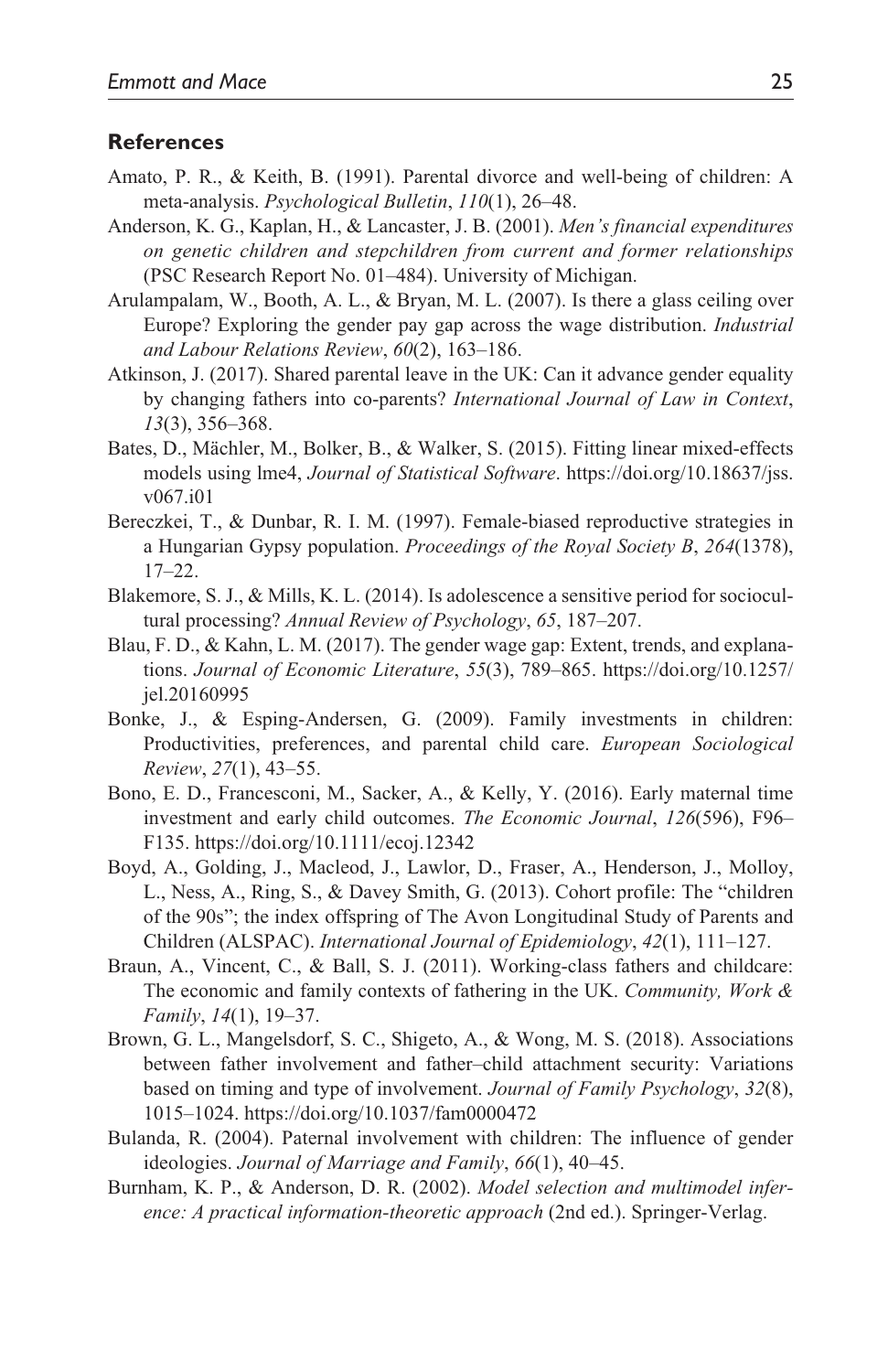- Bynner, J., & Joshi, H. (2002). Equality and opportunity in education: Evidence from the 1958 and 1970 birth cohort studies. *Oxford Review of Education*, *28*(4), 405–425.
- Carlson, M. J. (2006). Family structure, father involvement, and adolescent behavioral outcomes. *Journal of Marriage and Family*, *68*(1), 137–154. [https://doi.](https://doi.org/10.1111/j.1741-3737.2006.00239.x) [org/10.1111/j.1741-3737.2006.00239.x](https://doi.org/10.1111/j.1741-3737.2006.00239.x)
- Champion, L. A., Goodall, G., & Rutter, M. (1995). Behaviour problems in childhood and stressors in early adult life. I. A 20 year follow-up of London school children. *Psychological Medicine*, *25*(2), 231–246.
- Choi, J.-K., Kim, M., & Kunz, G. M. (2018). Longitudinal relationships between unmarried fathers' involvement and their children's behavior problems: Using latent growth modeling. *Children and Youth Services Review*, *91*, 424–430.
- Cobb-Clark, D. A., & Tekin, E. (2014). Fathers and youths' delinquent behaviour. *Review of Economics of the Household*, *12*(2), 327–358.
- Cronk, L. (2000). Female-biased parental investment and growth performance among the Mukogodo. In L. Cronk, N. Chagnon, & W. Irons (Eds.), *Adaptation and human behavior: An anthropological perspective* (pp. 203–221). Routledge.
- Cummings, E., & Davies, P. (1994). Maternal depression and child development. *The Journal of Child Psychology and Psychiatry*, *35*(1), 73–122.
- Cutler, D. M., & Lleras-Muney, A. (2006). *Education and health: Evaluating theories and evidence* (Working Paper No. 12352). National Bureau of Economic Research.
- Doorslaer, E. van., Wagstaff, A., Bleichrodt, H., Calonge, S., Gerdtham, U. G., Gerfin, M., Geurts, J., Gross, L., Häkkinen, U., Leu, R. E., & O'Donell, O. (1997). Income-related inequalities in health: Some international comparisons. *Journal of Health Economics*, *16*(1), 93–112. [https://doi.org/10.1016/S0167-](https://doi.org/10.1016/S0167-6296(96)00532-2) [6296\(96\)00532-2](https://doi.org/10.1016/S0167-6296(96)00532-2)
- Duursma, E. (2014). The effects of fathers' and mothers' reading to their children on language outcomes of children anticipating in early head start in the United States. *Fathering*, *12*(3), 283–302.
- Emmott, E., & Mace, R. (2014). Direct investment by stepfathers can mitigate effects on educational outcomes but does not improve behavioural difficulties. *Evolution and Human Behaviour*, *35*(5), 438–444.
- Emmott, E. H., & Page, A. E. (2019). Alloparenting. In T. Shackelford & V. Weekes-Shackelford (Eds.), *Encyclopedia of evolutionary psychological science*. Springer.
- Fahy, A. E., Stansfeld, S. A., Smuk, M., Lain, D., Horst, M. van der., Vickerstaff, S., & Clark, C. (2017). Longitudinal associations of experiences of adversity and socioeconomic disadvantage during childhood with labour force participation and exit in later adulthood. *Social Science & Medicine*, *183*, 80–87.
- Flouri, E. (2008). Fathering and adolescents' psychological adjustment: The role of fathers' involvement, residence and biology status. *Child: Care, Health and Development*, *34*(2), 152–161.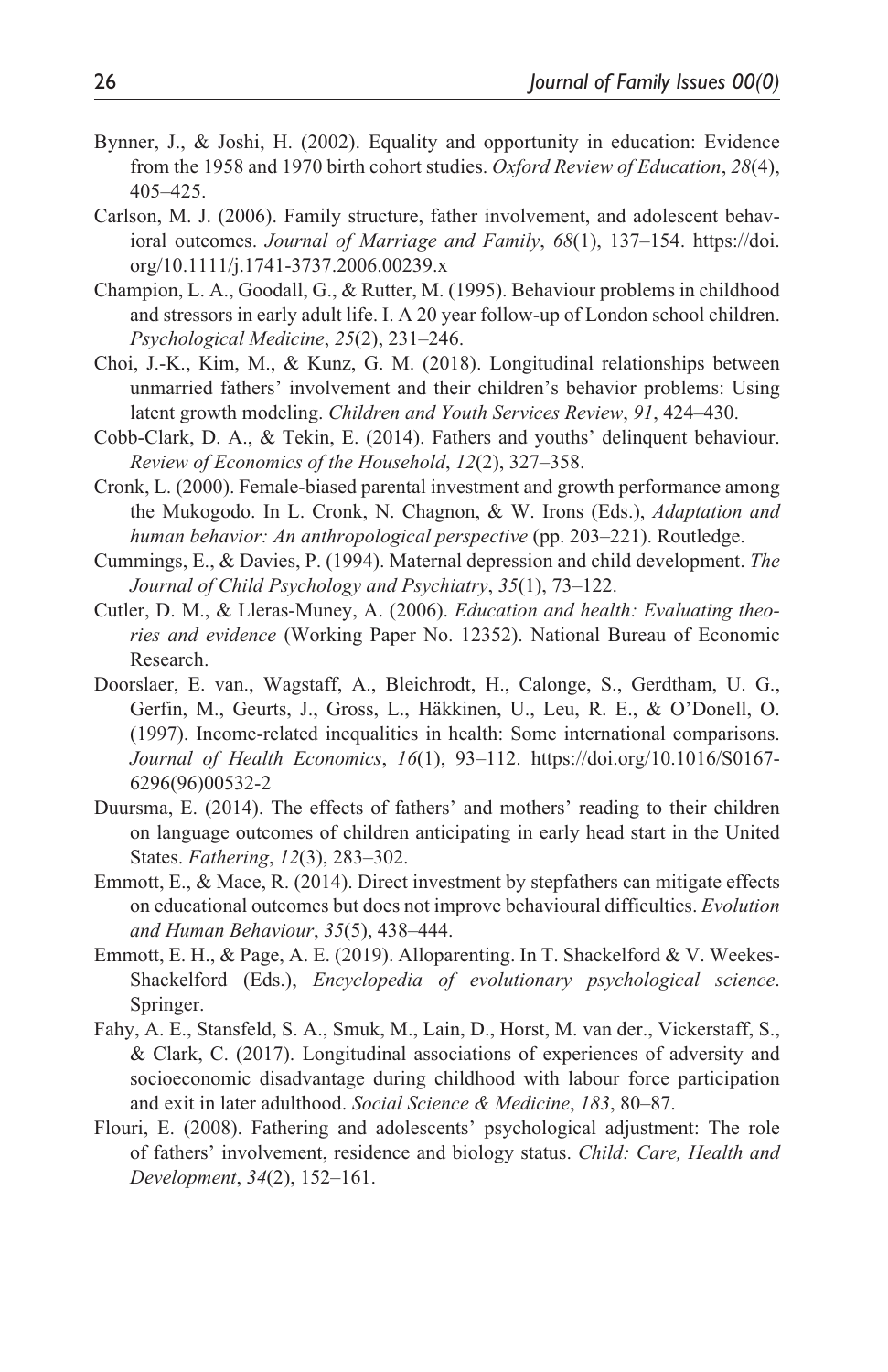- Flouri, E., & Buchanan, A. (2002). Father involvement in childhood and trouble with the police in adolescence. Findings from the 1958 British Cohort. *Journal of Interpersonal Violence*, *17*(6), 689–701.
- Fraser, A., Macdonald-Wallis, C., Tilling, K., Boyd, A., Golding, J., Davey Smith, G., Henderson, J., Macleod, J., Molloy, L., Ness, A., & Ring, S. (2013). Cohort profile: The Avon Longitudinal Study of Parents and Children—ALSPAC mothers cohort. *International Journal of Epidemiology*, *42*(1), 97–110.
- Fuse, K. (2013). Daughter preference in Japan: A reflection of gender role attitudes? *Demographic Research*, *28*, 1021–1052.
- Geary, D. C. (2015). Evolution of paternal investment. In D. M. Buss (Ed.), *The handbook of evolutionary psychology* (pp. 483–505). John Wiley & Sons.
- Gibson, M. A., & Lawson, D. W. (2011). "Modernization" increases parental investment and sibling resource competition: Evidence from a rural development initiative in Ethiopia. *Evolution and Human Behavior*, *32*(2), 97–105.
- Giedd, J. N., Blumenthal, J., Jeffries, N. O., Castellanos, F. X., Liu, H., Zijdenbos, A., Paus, T., Evans, A. C., & Rapoport, J. L. (1999). Brain development during childhood and adolescence: A longitudinal MRI study. *Nature Neuroscience*, *2*(10), 861–863.
- Ginsburg, K. (2007). The importance of play in promoting healthy child development and maintaining strong parent–child bonds. *Pediatrics*, *119*(111), 182–191.
- Gonzalez-DeHass, A., Willems, P. P., & Doan Holbein, M. F. (2005). Examining the relationship between parental involvement and student motivation. *Educational Psychology Review*, *17*(2), 99–123.
- Goodman, R. (1997). The strength and difficulties questionnaire: A research note. *Journal of Child Psychology and Psychiatry*, *38*(5), 581–586.
- Goodman, A., & Goodman, R. (2009). Strengths and difficulties questionnaire as a dimensional measure of child mental health. *Journal of the American Academy of Child & Adolescent Psychiatry*, *48*(4), 400–403. [https://doi.org/10.1097/](https://doi.org/10.1097/CHI.0b013e3181985068) [CHI.0b013e3181985068](https://doi.org/10.1097/CHI.0b013e3181985068)
- Gregg, P., & Machin, S. (2001). Childhood experiences, educational attainment and adult labour performance. In K. Vleminckx & T. M. Smeeding (Eds.), *Child well-being, child poverty and child policy in modern nations: What do we know?* (pp. 129–150). Policy Press.
- Gregory, A., & Milner, S. (2011). What is "new" about fatherhood? The social construction of fatherhood in France and the UK. *Men and Masculinities*, *14*(5), 588–606.
- Harris, A. (1994). Ethnicity as a determinant of sex role identity: A replication study of item selection for the Bem Sex Role Inventory. *Sex Roles*, *31*(3–4), 241–273.
- Henz, U. (2017). *Father involvement in the UK: Trends in the new millennium* (Working Paper Series 70). Families and Societies.
- Henz, U. (2019). Fathers' involvement with their children in the United Kingdom. *Demographic Research*, *40*, 865–896.
- Hildyard, K., & Wolfe, D. (2002). Child neglect: Developmental issues and outcomes. *Child Abuse & Neglect, 26* (6–7), 679–695.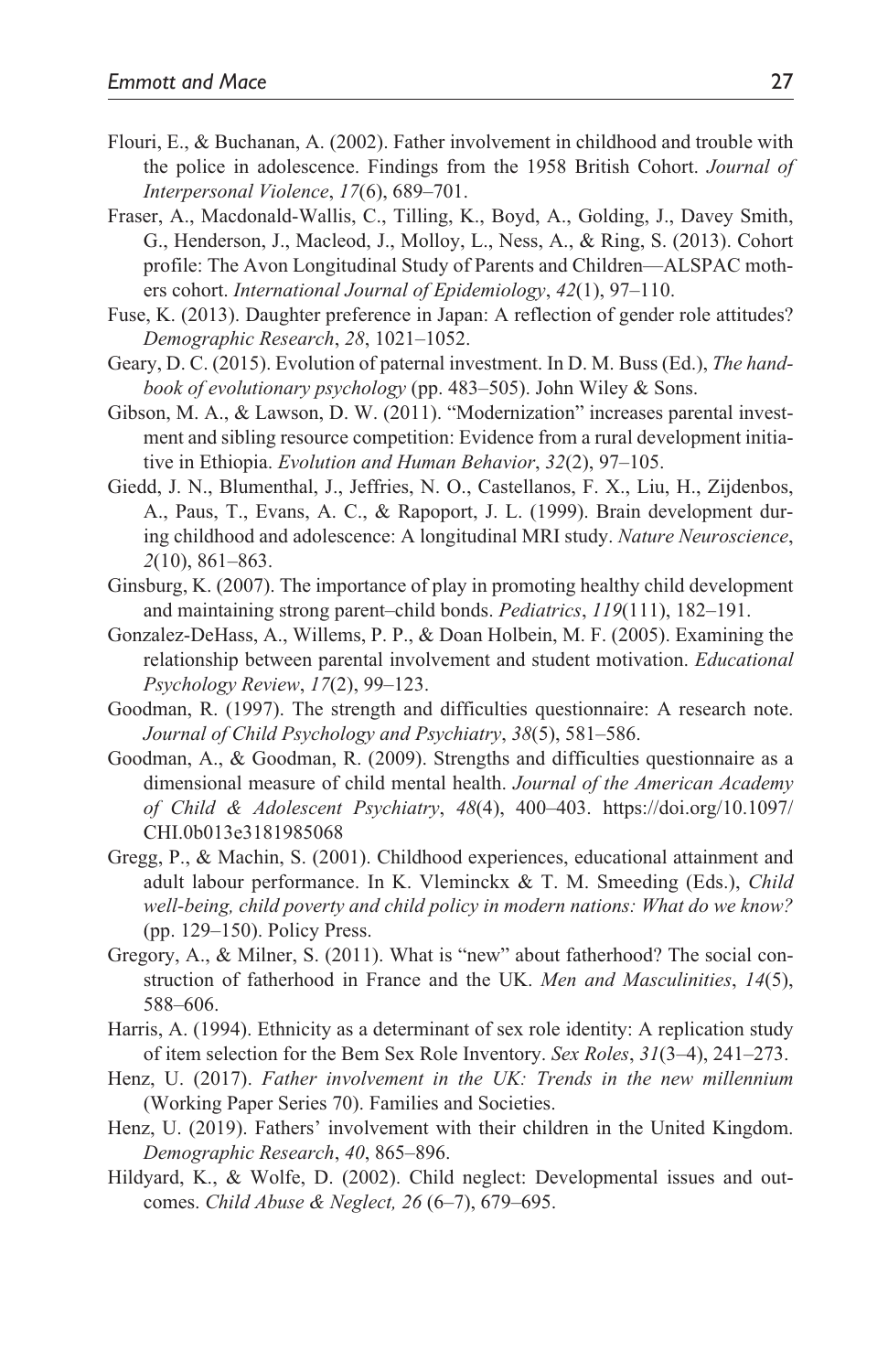- Hsin, A., & Felfe, C. (2014). When does time matter? Maternal employment, children's time with parents, and child development. *Demography*, *51*(5), 1867–1894.
- Jeynes, W. H. (2014). A meta-analysis: The relationship between father involvement and student academic achievement. *Urban Education*, *50*(4), 387–423.
- Kalmijn, M. (2015). Father–child relations after divorce in four European countries: Patterns and determinants. *Comparative Population Studies*, *40*(3), 251–276.
- Kaplan, H. (1996). A theory of fertility and parental investment in traditional and modern human societies. *Yearbook of Physical Anthropology*, *39*, 91–135.
- Kaplan, H. S., & Lancaster, J. B. (2000). The evolutionary economics and psychology of the demographic transition to low fertility. In L. Cronk, N. Chagnon, & W. Irons (Eds.), *Adaptation and human behavior: An anthropological perspective* (pp. 283–322). Aldine de Gruyter.
- Knoester, C. (2003). Implications of childhood externalizing problems for young adults. *Journal of Marriage and Family*, *65*(4), 1073–1080. [https://doi.org/](https://doi.org/10.1111/j.1741-3737.2003.01073.x) [10.1111/j.1741-3737.2003.01073.x](https://doi.org/10.1111/j.1741-3737.2003.01073.x)
- Lam, C. B., McHale, S. M., & Crouter, A. C. (2012). Parent–child shared time from middle childhood to late adolescence: Developmental course and adjustment correlates. *Child Development*, *83*(6), 2089–2103. [https://doi.org/10.1111/j.1467-](https://doi.org/10.1111/j.1467-8624.2012.01826.x) [8624.2012.01826.x](https://doi.org/10.1111/j.1467-8624.2012.01826.x)
- Lamb, M., Pleck, J., Charnov, E., & Levine, A. (1987). A biosocial perspective on paternal behaviour and involvement. In J. B. Lancaster, J. Altmann, A. S. Rossi, & L. R. Sherrod (Eds.), *Parenting across the lifespan: Biosocial perspectives* (pp. 111–142). Aldine de Gruyter.
- Larson, R. W., Richards, M. H., Moneta, G., Holmbeck, G., & Duckett, E. (1996). Changes in adolescents' daily interactions with their families from ages 10 to 18: Disengagement and transformation. *Developmental Psychology*, *32*(4), 744.
- Lawson, D. W. (2009). *The behavioural ecology of modern human families: A longitudinal study of parental investment and child development* (Doctoral dissertation). University College London.
- Lawson, D. W., & Mace, R. (2009). Trade-offs in modern parenting: A longitudinal study of sibling competition for parental care. *Evolution and Human Behaviour*, *30*(3), 170–183.
- Lüdecke, D. (2018). sjPlot: Data visualization for statistics in social science. *R Package Version*, *2*(3).
- Lundberg, S. (2005a). *The division of labour by new parents: Does child gender matter?* (IZA Discussion Papers No. 1787). Institute for the Study of Labor.
- Lundberg, S. (2005b). Sons, daughters, and parental behaviour. *Oxford Review of Economic Policy*, *21*(3), 340–356.
- Mace, R. (1996). Biased parental investment and reproductive success in Gabbra pastoralists. *Behavioural Ecology and Sociobiology*, *38*(2), 75–81.
- Mammen, K. (2011). Fathers' time investments in children: Do sons get more? *Journal of Population Economics*, *24*(3), 839–871. [https://doi.org/10.1007/](https://doi.org/10.1007/s00148-009-0272-5) [s00148-009-0272-5](https://doi.org/10.1007/s00148-009-0272-5)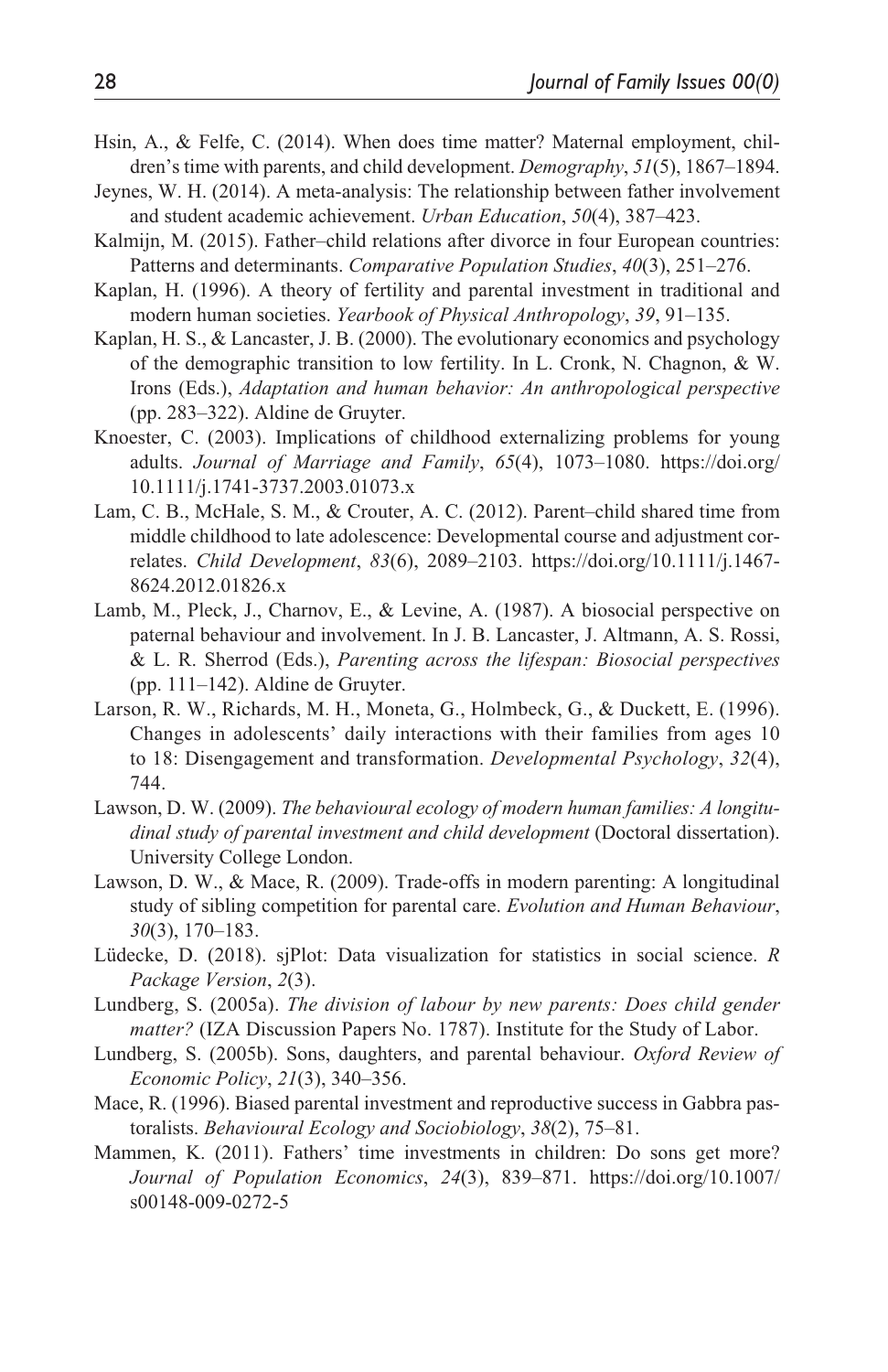- Marceau, K., Ram, N., Houts, R. M., Grimm, K. J., & Susman, E. J. (2011). Individual differences in boys' and girls' timing and tempo of puberty: Modeling development with nonlinear growth models. *Developmental Psychology*, *47*(5), 1389.
- Martin, A. J. (2004). School motivation of boys and girls: Differences of degree, differences of kind, or both? *Australian Journal of Psychology*, *56*(3), 133–146.
- Moeller, J. (2015). A word on standardization in longitudinal studies: Don't. *Frontiers in Psychology*, *6*, 1389–1389.<https://doi.org/10.3389/fpsyg.2015.01389>
- Morgan, S. P., Lye, D., & Condran, G. (2002). Sons, daughters and the risk of marital disruption. *American Journal of Sociology*, *40*(3), 215–222.
- Norman, H., Elliot, M., & Fagan, C. (2014). Which fathers are the most involved in taking care of their toddlers in the UK? An investigation of the predictors of paternal involvement. *Community, Work & Family*, *17*(2), 163–180. [https://doi.](https://doi.org/10.1080/13668803.2013.862361) [org/10.1080/13668803.2013.862361](https://doi.org/10.1080/13668803.2013.862361)
- Opondo, C., Redshaw, M., Savage-McGlynn, E., & Quigley, M. A. (2016). Father involvement in early child-rearing and behavioural outcomes in their pre-adolescent children: Evidence from the ALSPAC UK birth cohort. *Paediatrics*, *6*, e012034.
- Paquette, D. (2004). Theorizing the father–child relationship: Mechanisms and developmental outcomes. *Human Development*, *47*(4), 193–219. [https://doi.](https://doi.org/10.1159/000078723) [org/10.1159/000078723](https://doi.org/10.1159/000078723)
- Peck, J. H. (2010). Paternal involvement: Revised conceptualization and theoretical linkages with child outcomes. In M. E. Lamb (Ed.), *The role of father involvement in child development* (pp. 58–93). Wiley.
- Pike, R. (2011). Patterns of pay: Results of the Annual Survey of Hours and Earnings 1997 to 2010. *Economic and Labour Market Review*, *5*(3), 14–40.
- Pollmann-Schult, M. (2015). Sons, daughters, and the parental division of paid work and housework. *Journal of Family Issues*, *38*(1), 100–123.
- Quadlin, N. (2018). The mark of a woman's record: Gender and academic performance in hiring. *American Sociological Review*, *83*(2), 331–360. [https://doi.](https://doi.org/10.1177/0003122418762291) [org/10.1177/0003122418762291](https://doi.org/10.1177/0003122418762291)
- Quinlan, R. J. (2006). Gender and risk in a matrifocal Caribbean community: A view from behavioral ecology. *American Anthropologist*, *108*(3), 464–479.
- Raley, S., & Bianchi, S. (2006). Sons, daughters, and family process: Does gender of children matter? *Annual Review of Sociology*, *32*, 401–421.
- Ramchandani, P., Domoney, J., Sethna, V., Psychogiou, L., Vlachos, H., & Murray, L. (2012). Do early father-infant interactions predict the onset of externalising behaviours in young children? Findings from a longitudinal cohort study. *The Journal of Child Psychology and Psychiatry*, *54*(1), 56–64.
- Reschly, A. L. (2010). Reading and school completion: Critical connections and Matthew effects. *Reading & Writing Quarterly*, *26*(1), 67–90. [https://doi.org/](https://doi.org/10.1080/10573560903397023) [10.1080/10573560903397023](https://doi.org/10.1080/10573560903397023)
- Ritchie, S. J., & Bates, T. C. (2013). Enduring links from childhood mathematics and reading achievement to adult socioeconomic status. *Psychological Science*, *24*(7), 1301–1308.<https://doi.org/10.1177/0956797612466268>